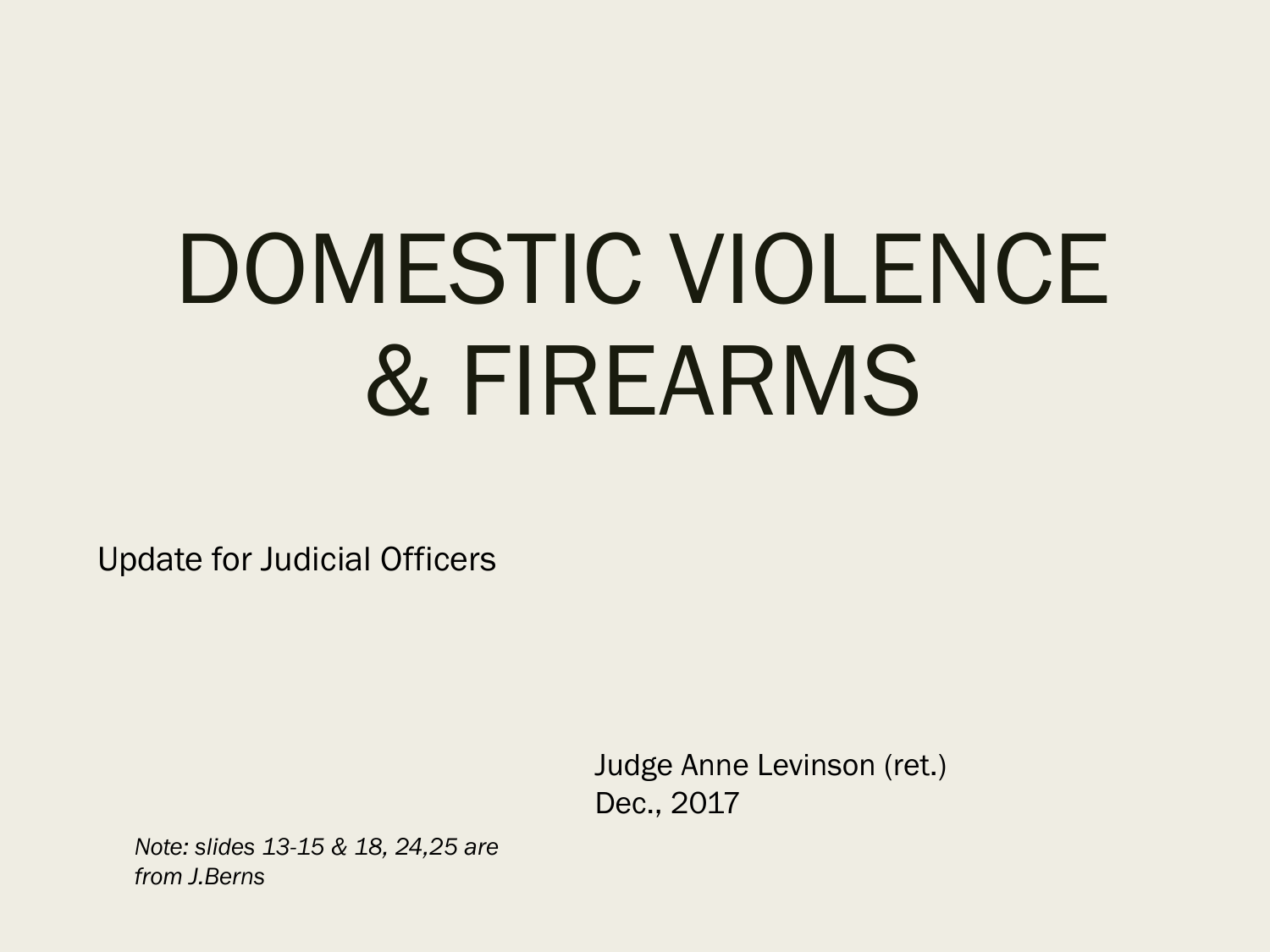

## AN AMERICAN WOMAN IS SHOT BY HER PARTNER **EVERY 16 HOURS**



SOURCE: Associated Press analysis of FBI and Flarida state homicide reports from 2006-2014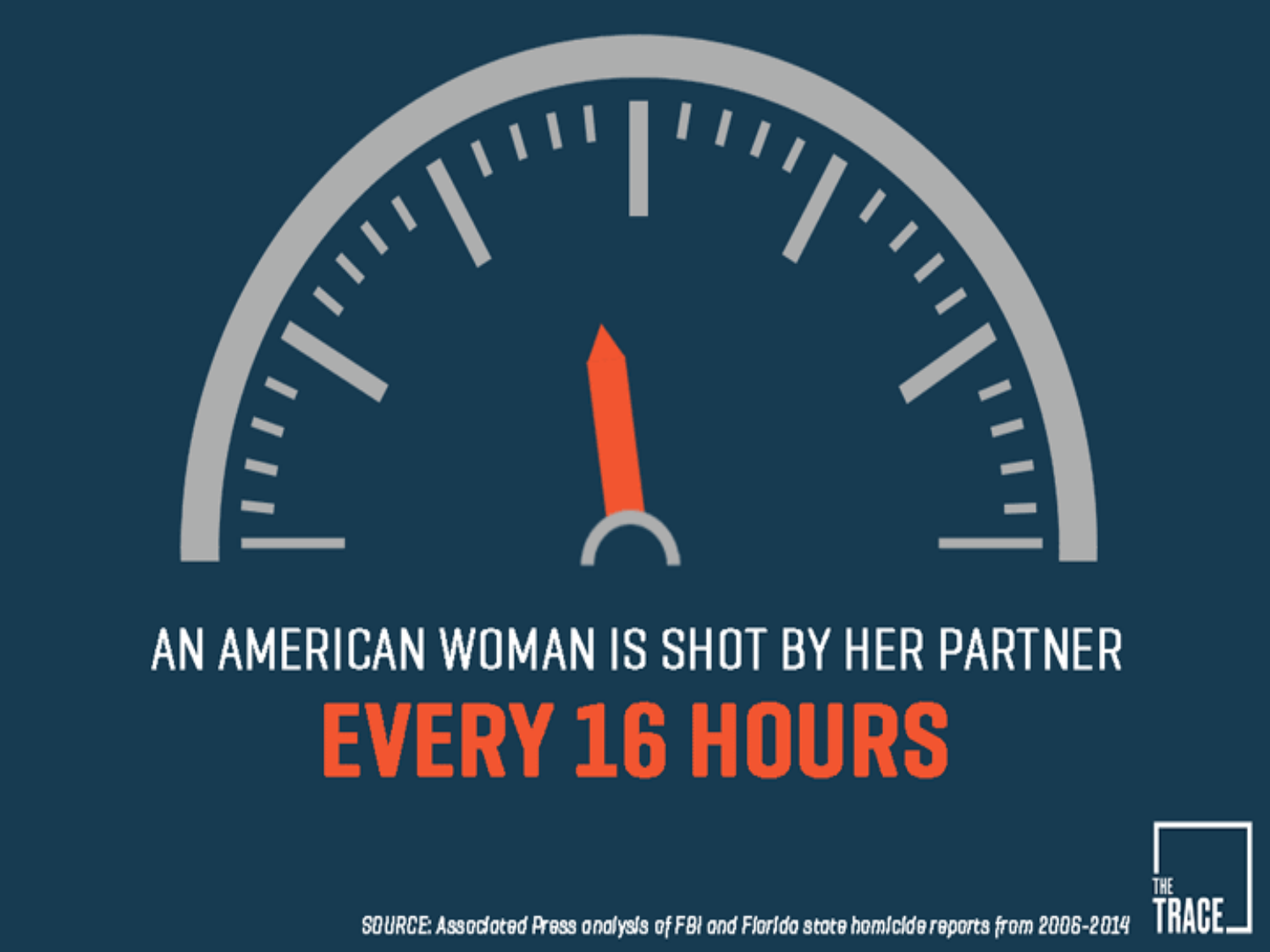## **AMERICA'S EXTRAORDINARY RATE OF LETHAL GUN** *VIOLENCE AGAINST WOMEN*



#### FEMALE GUN HOMICIDE VICTIMS PER 100,000 FEMALE RESIDENTS

Erin Grinshteyn and David Hemenway, "Violent Death Rates: The US Compared with Other High-income OECD Countries, 2010," American Journal of Medicine, 2015. Unpublished data on female gun homicide rate courtesy of author.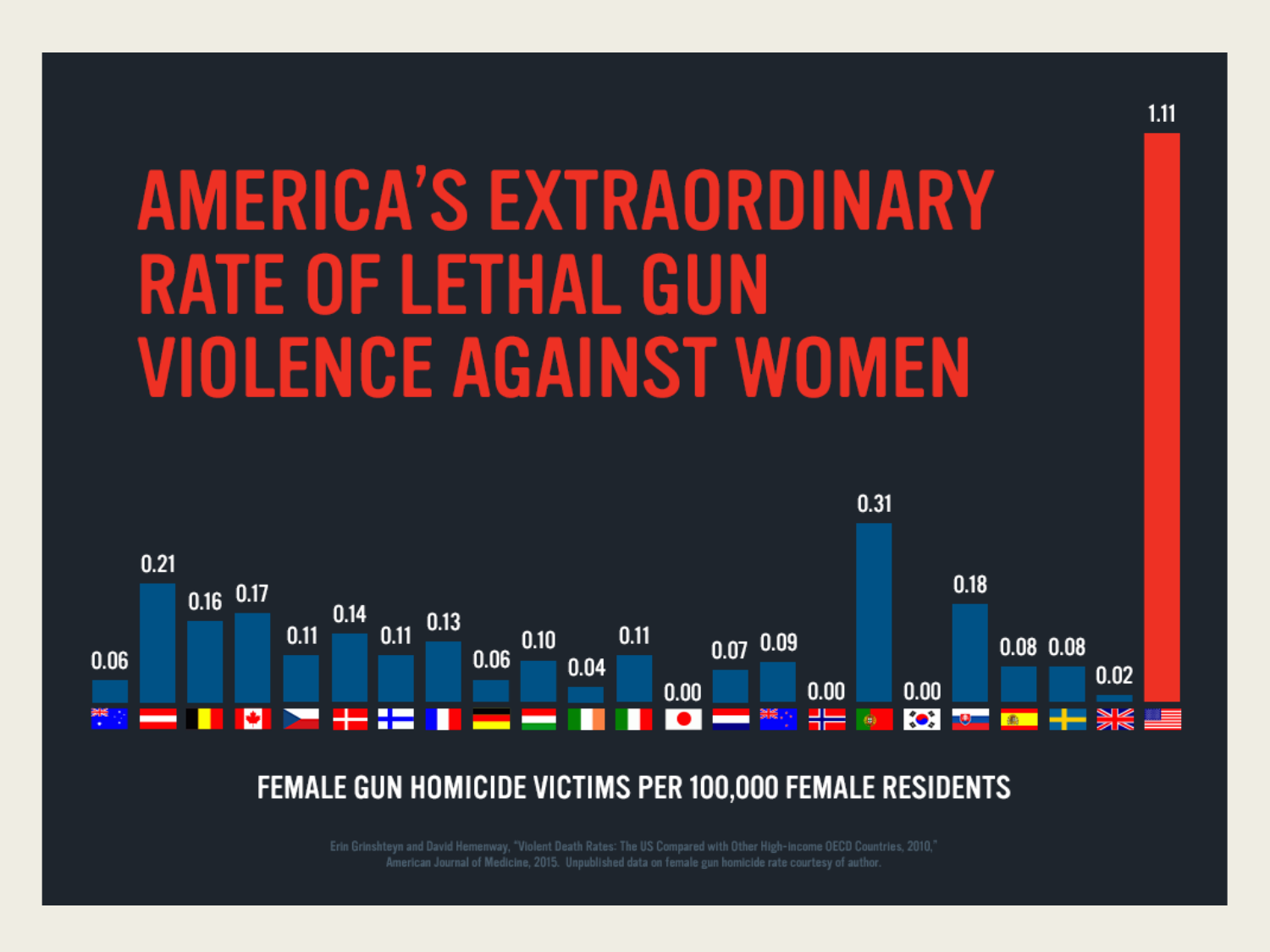## RISK IS HIGHER WHEN THE ABUSER HAS ACCESS TO FIREARMS

- Domestic assaults involving guns are 12 times more likely to cause death than assaults that don't involve firearms, and the presence of a gun in a domestic violence situation increases the risk of homicide for women by 5 times.
- Every year, more than 1,800 people in the United States are killed by their intimate partners. About half of those homicides are committed with firearms, and 85 percent of the victims are women.
- American women are 11 times more likely to be murdered with guns than women in other high-income countries, and an average of 46 American women are shot to death each month by a current or former husband or boyfriend.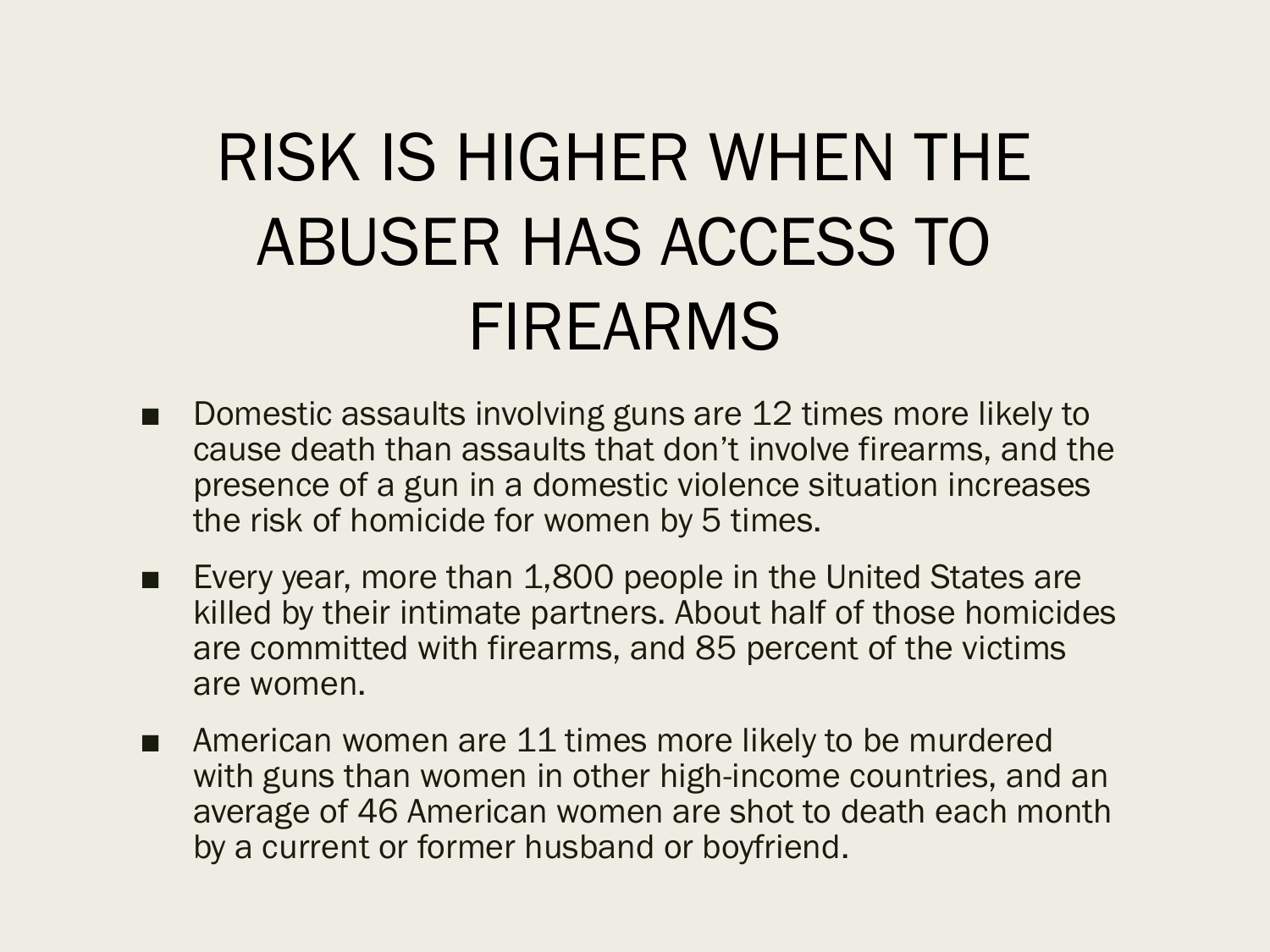#### RISK IS HIGHER WHEN THE ABUSER HAS ACCESS TO FIREARMS

■ The U.S. Supreme Court said "[w]hen a gun [i]s in the house, an abused woman [i]s 6 times more likely than other abused women to be killed."'

- *U.S. v. Castleman*, \_\_ U.S. \_\_, 134 S. Ct. 1405, 1408-09 (2014)

■ The Ninth Circuit noted that research demonstrates *a "high rate of domestic violence recidivism, the use of firearms in roughly 65% of [domestic violence] murders, and that the use of guns by domestic abusers is more likely to result in the victim's death."* 

- *Fortson v. L.A. City Attorney's Office*, 852 F. 3d 1190, 1193-94 (9th Cir. 2017)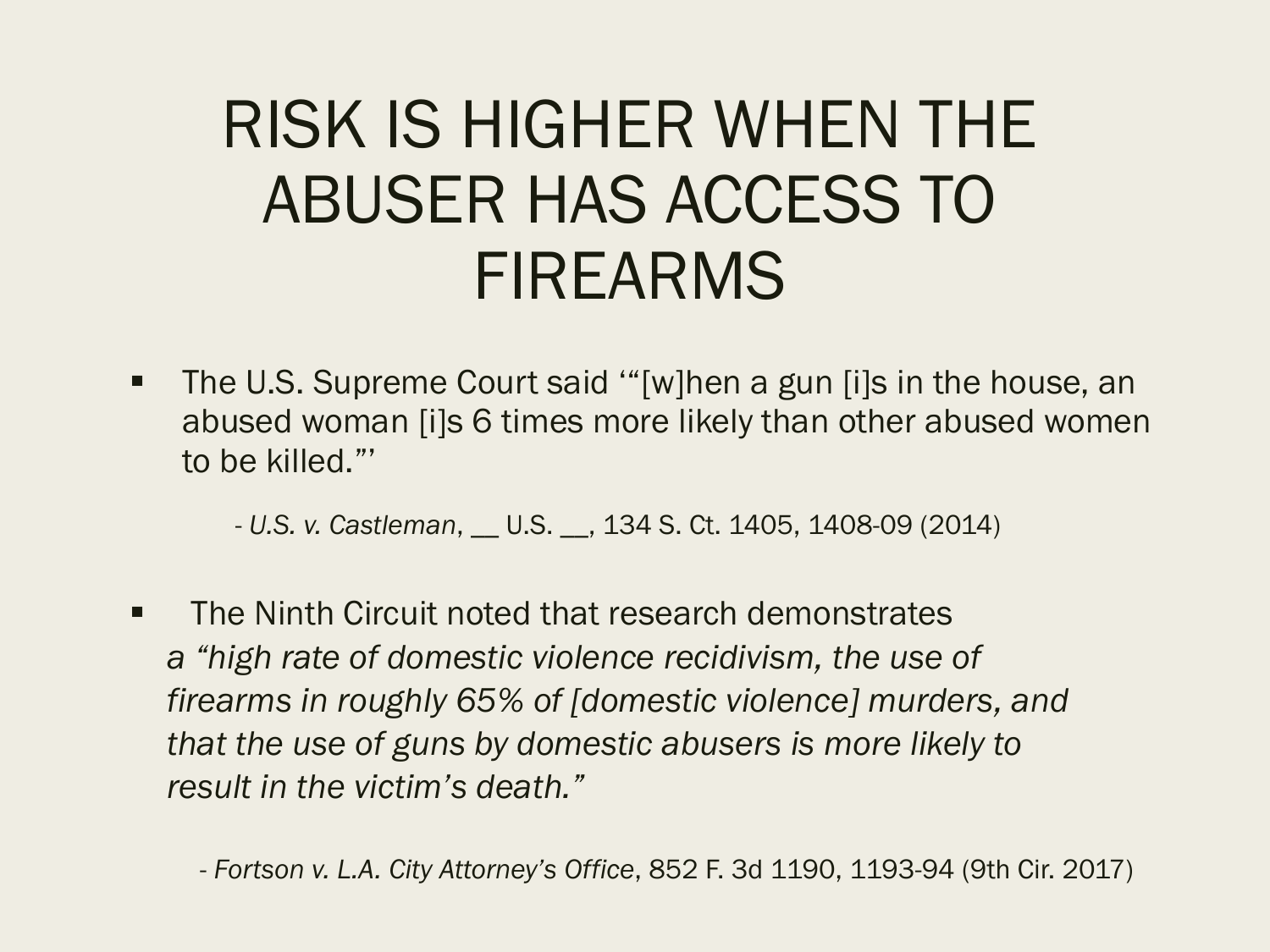## RISK IS HIGHER WHEN A VICTIM IS INITIALLY LEAVING THE ABUSER

- § A woman's risk of homicide is highest when she is trying to end the relationship. According to the highly-respected Ontario Domestic Assault Risk Assessment (ODARA), the single most important red flag to predict a lethal response was "recent separation."
- 45% of DV homicides occur within 90 days of separation, most within the first few days.
- A Michigan State University study released in November found a 12 percent reduction in intimate-partner homicides when emergency restraining orders included gun restrictions.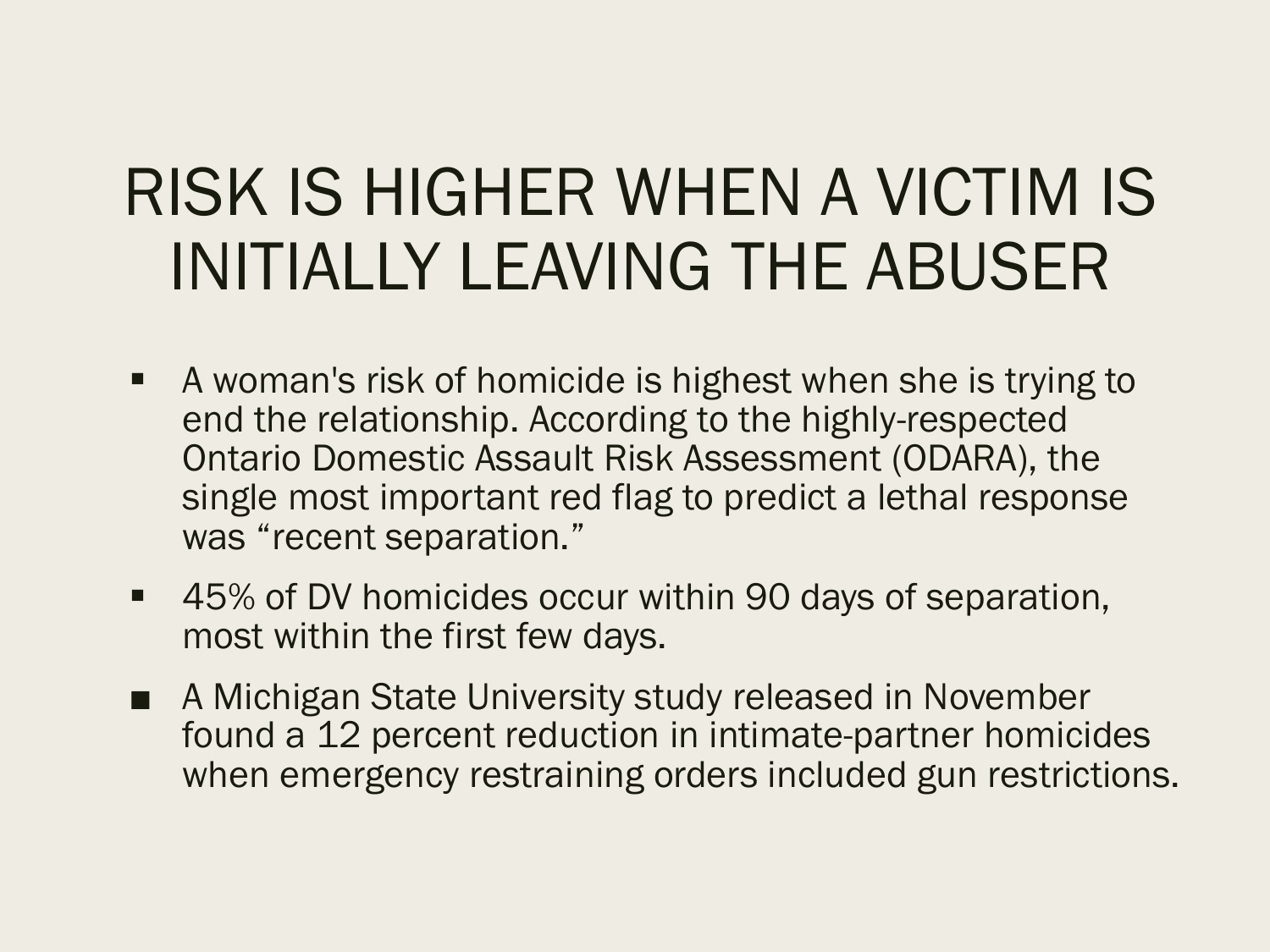#### ONE OF THE MOST EFFECTIVE INTERVENTIONS IS REMOVING GUNS FROM DOMESTIC ABUSERS

 $\textcolor{blue}{\bullet}$  The best available research shows that the most important element in preventing fatalities is to remove the firearm from the situation.

-*New England Journal of Medicine*

Over 20 years, our state's DV Fatality Review "has consistently recommended removing firearms from abusers as a priority to protect victims from lethal violence."

*-The Washington State Domestic Violence Fatality Review* 

■ Research indicates lack of a "substitution effect" – abusers do not use alternative weapons to kill when they do not have access to guns.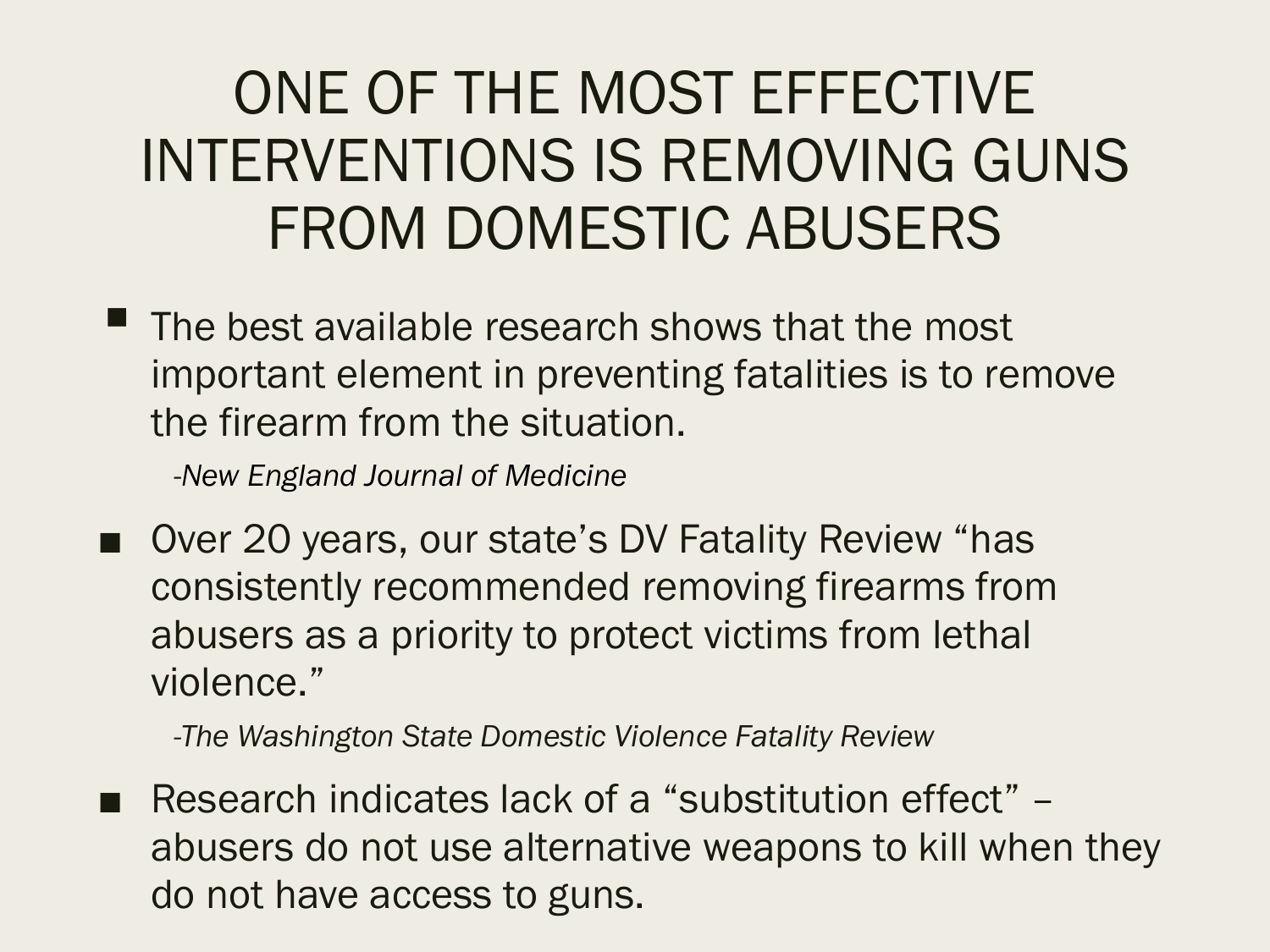#### FEDERAL LAW

To address the heightened risks of firearms and domestic violence, in 1994 and 1996, Congress added persons subject to a final protective order for domestic abuse and persons convicted of misdemeanor domestic violence to those prohibited from having firearms.

- But it did not require firearms already owned to be turned in or provide a mechanism for law enforcement to remove firearms in the abuser's possession or control.
- And it also did not include two elements addressed in state law: abusers subject to temporary (Ex Parte) DV orders, issued prior to a full hearing, reflecting the immediate danger the victim faces; and persons other than married, cohabitating as spouses, or if they have a child together.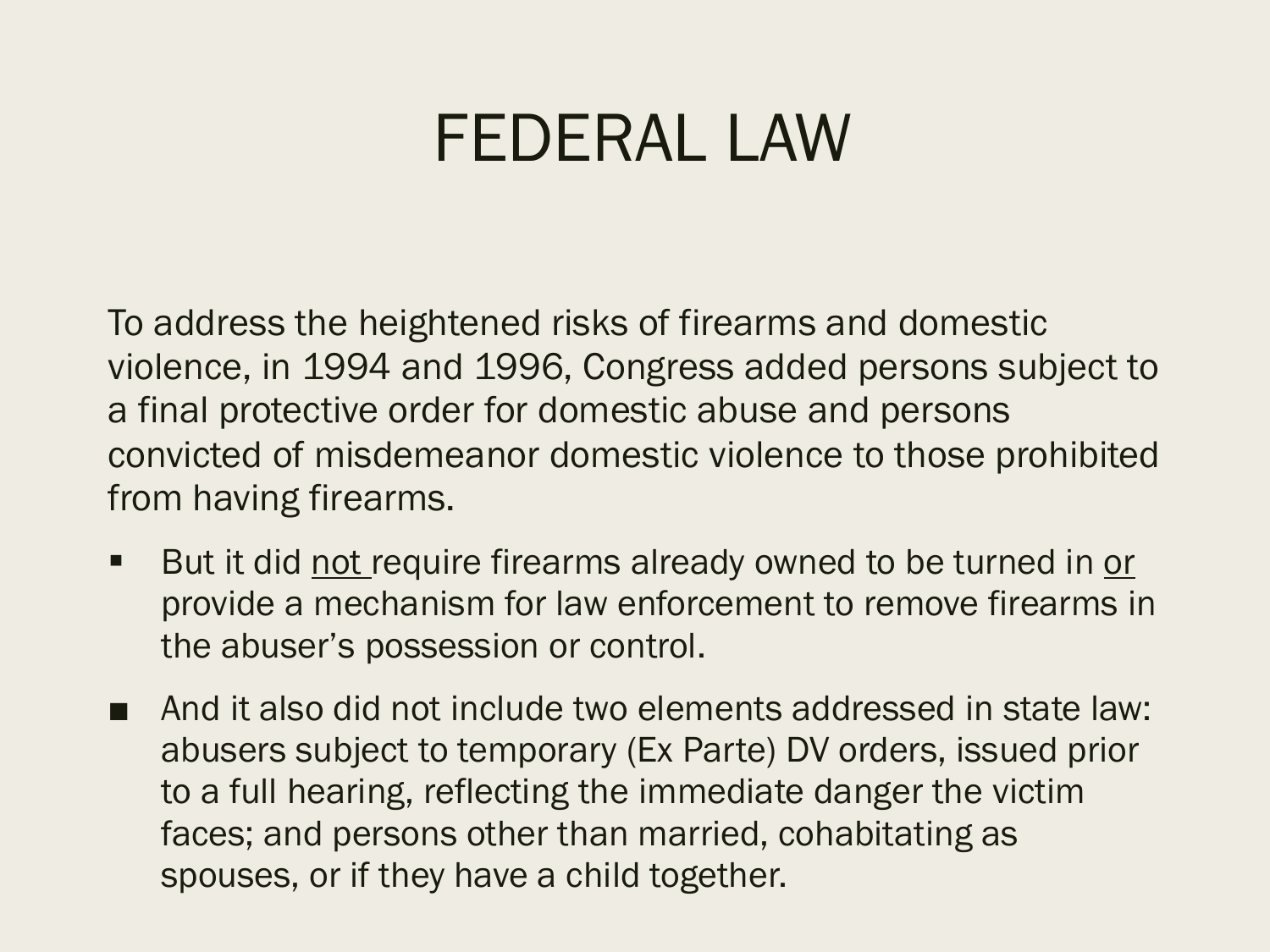## THE LAW IN WASHINGTON STATE

- In 2014, the Washington State Legislature unanimously passed ESHB 1840 – amending RCW 9.41 – making it a felony under state law for anyone subject to a qualifying protection order to possess a firearm, and compelling relinquishment.
- Failure to comply with the requirements of RCW 9.41 is a misdemeanor.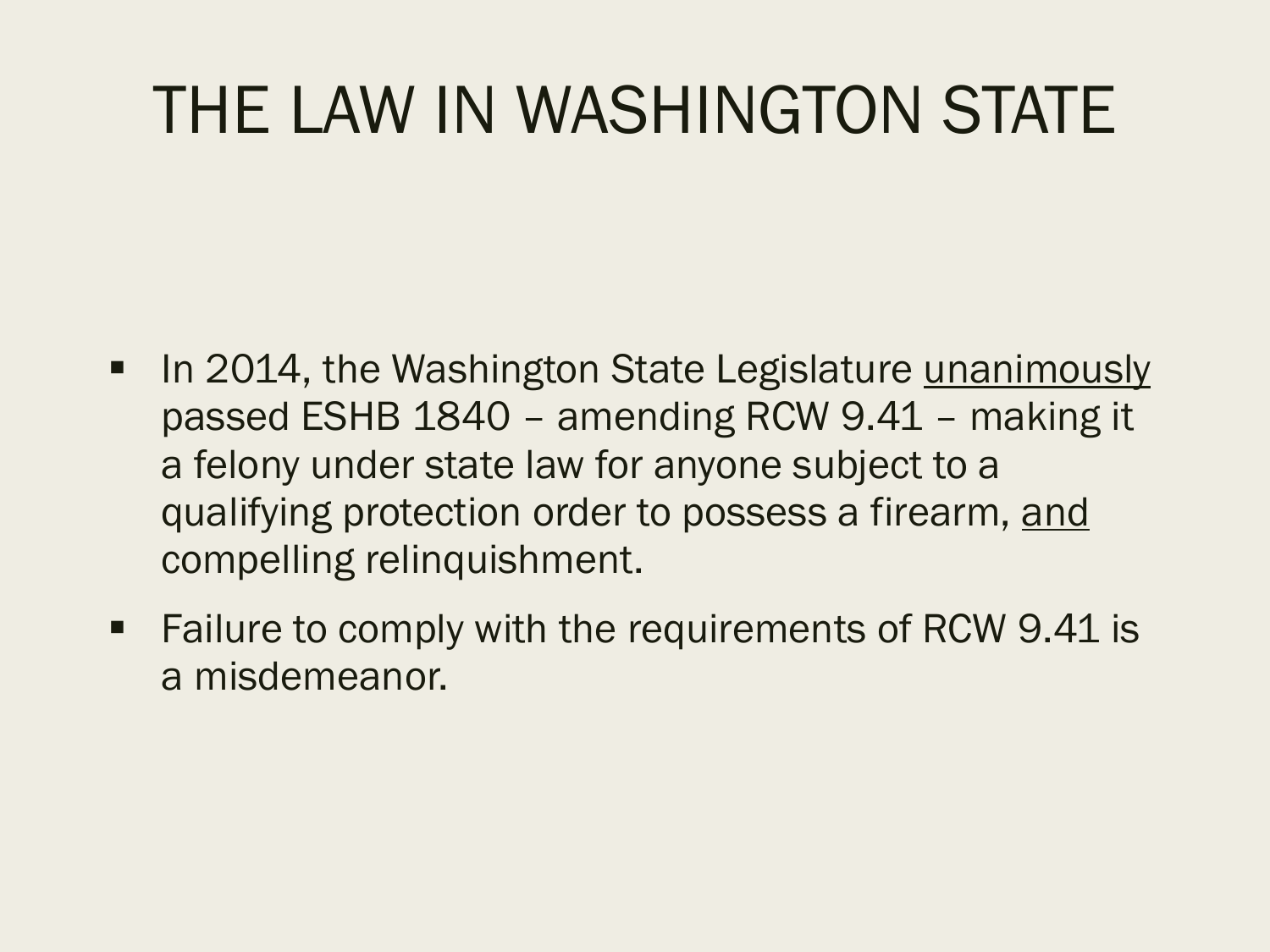#### TEMPORARY (INCLUDING EX PARTE) & FINAL ORDERS

- RCW 9.41.800(1) provides that when a court issues many different types of protection orders (including a temporary DVPO pursuant to RCW 26.50.070), the court *shall* order surrender of firearms upon a showing by *clear and convincing evidence* that a party has used, displayed, or threatened to use a firearm or other dangerous weapon in a felony, or previously committed any offense that makes him or her ineligible to possess a firearm under the provisions of RCW 9.41.040.
- If the petitioner makes the same showing by a *preponderance of the evidence*, a trial court also *has discretion* under RCW 9.41.800(2) to order the respondent to surrender firearms when issuing a full or temporary DVPO.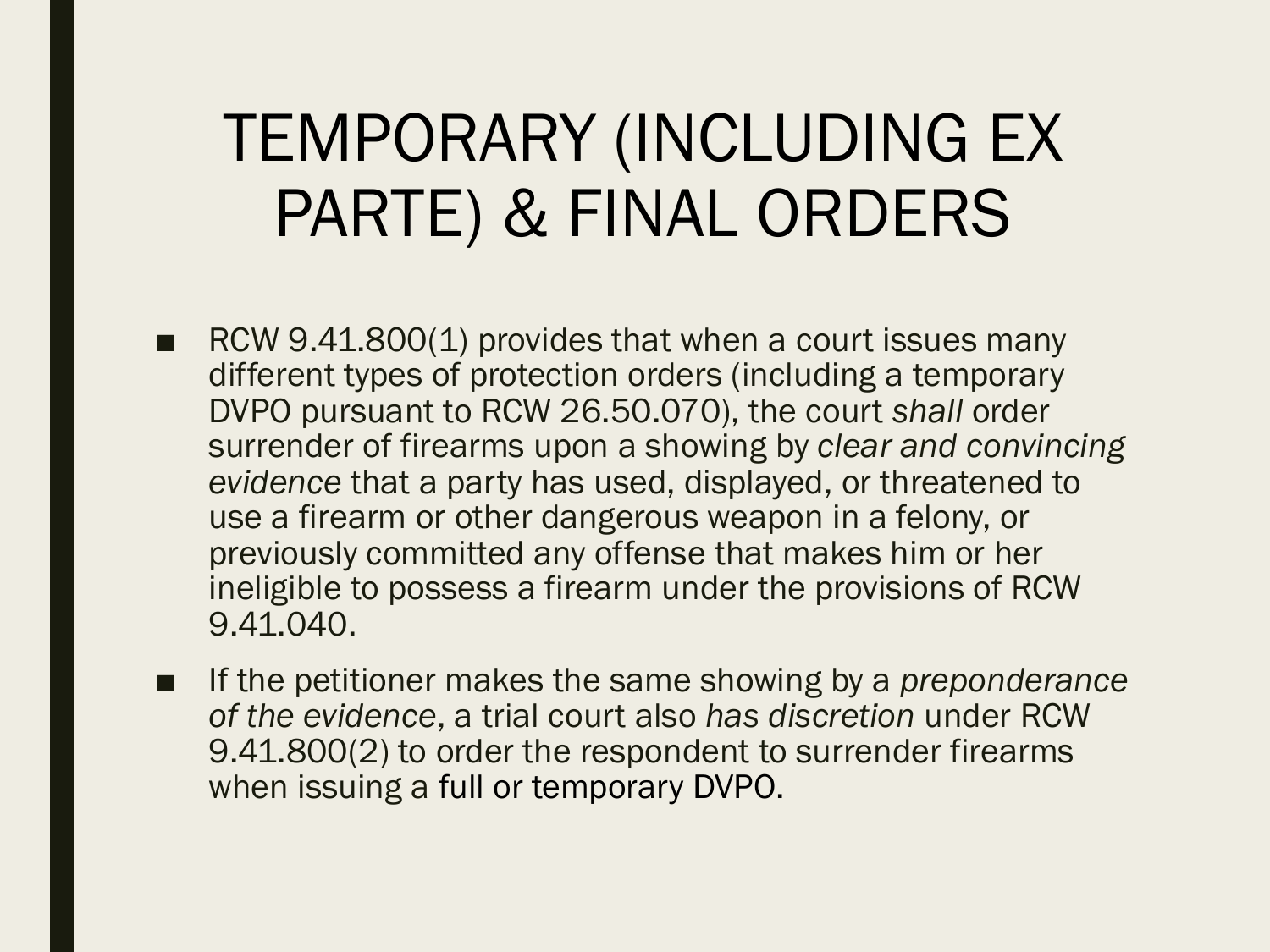#### TEMPORARY (INCLUDING EX PARTE) & FINAL ORDERS

- RCW 9.41.800(4): a court "may order temporary surrender of a firearm or other dangerous weapon *without notice to the other party* if it finds, on the basis of the moving affidavit or other evidence, that *irreparable injury* could result if an order is not issued until the time for response has elapsed." (emphasis added).
- Regardless of the requirements of section  $(1)$   $(2)$  and  $(4)$ , RCW 9.41.800(5) also authorizes the Court to issue the same order to restrict firearm possession if it finds that the possession of a firearm or other dangerous weapon by any party presents a serious and imminent threat to public health or safety, or to the health or safety of any individual.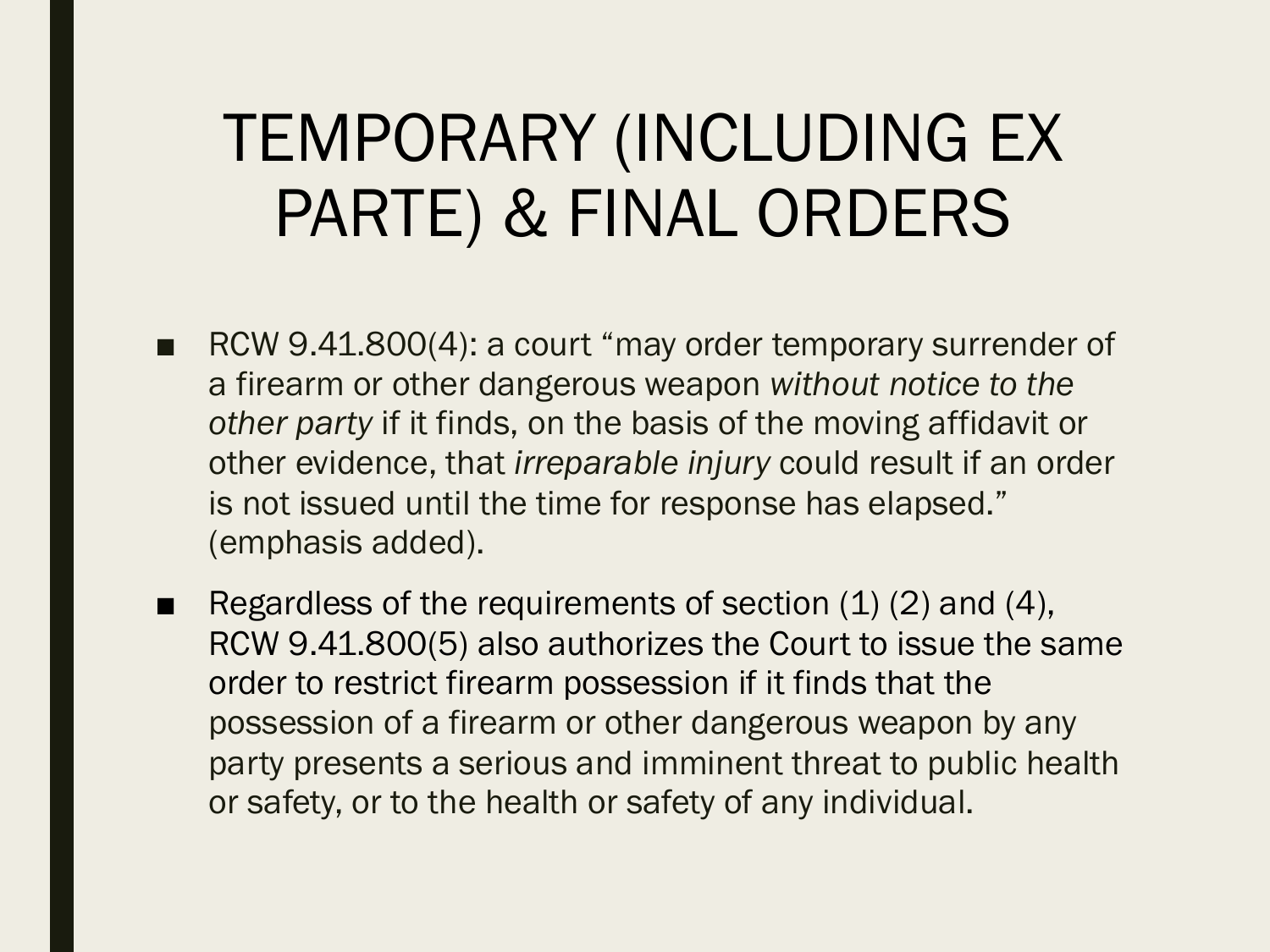#### FINAL ORDERS

- RCW 9.41.800(3): a court *shall* enter an order to surrender firearms if, after a hearing where the respondent received actual notice and had an opportunity to participate, the court issues a DVPO that: (1) restrains the respondent from harassing, stalking, or threatening an intimate partner of the person or child of the intimate partner or person, or engaging in other conduct that would place an intimate partner in reasonable fear of bodily injury to the partner or child; (2) includes a finding that the respondent represents a credible threat to the physical safety of the intimate partner or child; and (3) by its terms, explicitly prohibits the use, attempted use, or threatened use of physical force against the intimate partner or child that would reasonably be expected to cause bodily injury.
- *Note that orders are mandatory under 9.41.800(3) whether or not a firearm was used or displayed in any way.*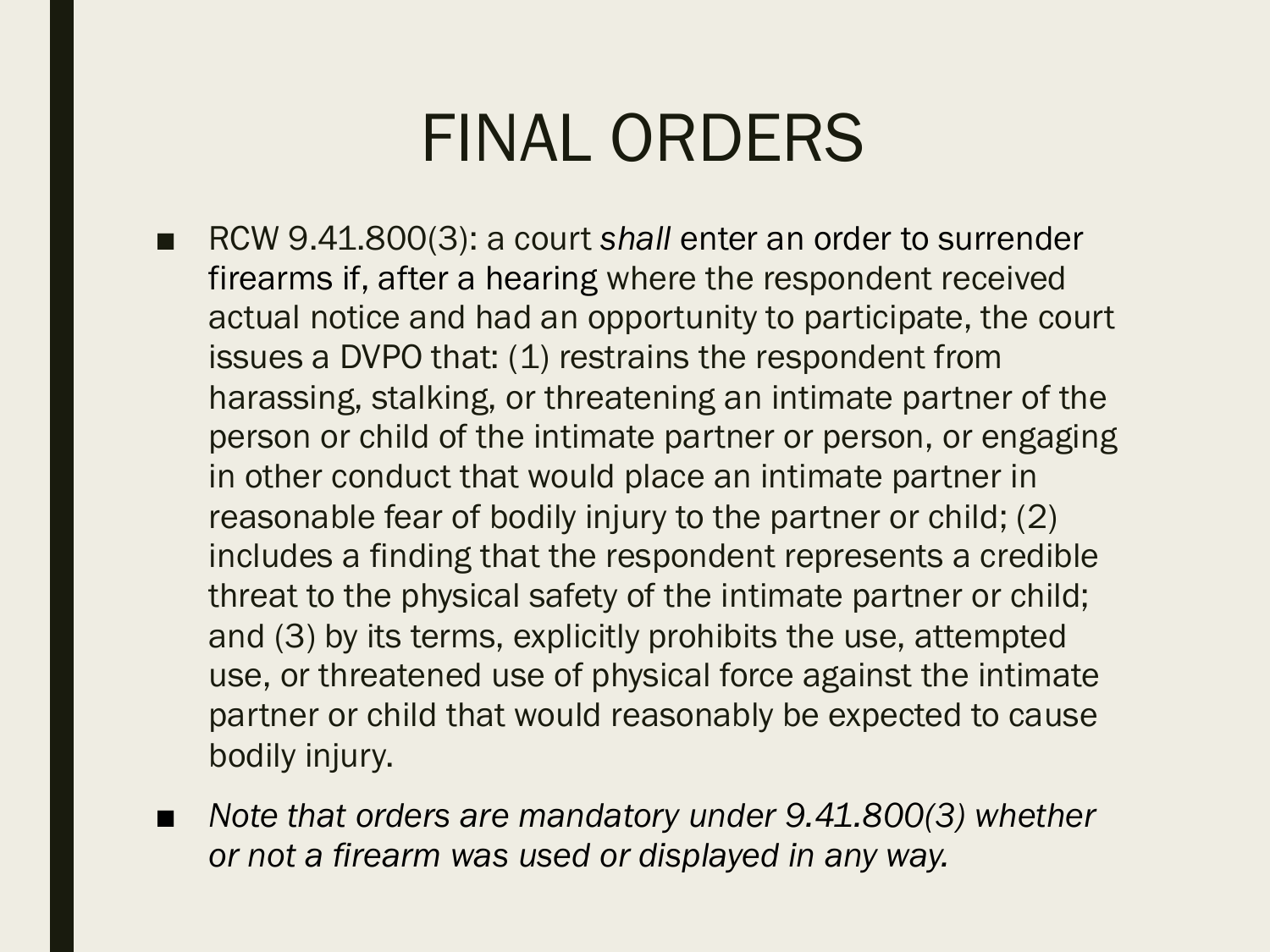#### 9.41 - Judicial Officers: Mandatory vs. **Discretionary**

| <b>Relationship type</b>                                         | <b>Mandatory Surrender</b> | <b>Discretionary Surrender</b> |
|------------------------------------------------------------------|----------------------------|--------------------------------|
| Spouse or former spouse/dp                                       | $\sf X$                    |                                |
| Parent of a common child                                         | $\mathsf{X}$               |                                |
| Current or former cohabitant as part of a dating<br>relationship | $\sf X$                    |                                |
| <b>Current or former dating relationship</b>                     |                            | $\sf X$                        |
| <b>Stepparent or stepchild</b>                                   |                            | $\sf X$                        |
| Current or former cohabitant as roommate                         |                            | $\sf X$                        |
| In-law                                                           |                            | $\sf X$                        |
| Parent or child                                                  |                            | $\chi$                         |
| Blood relation other than parent or child                        |                            | $\sf X$                        |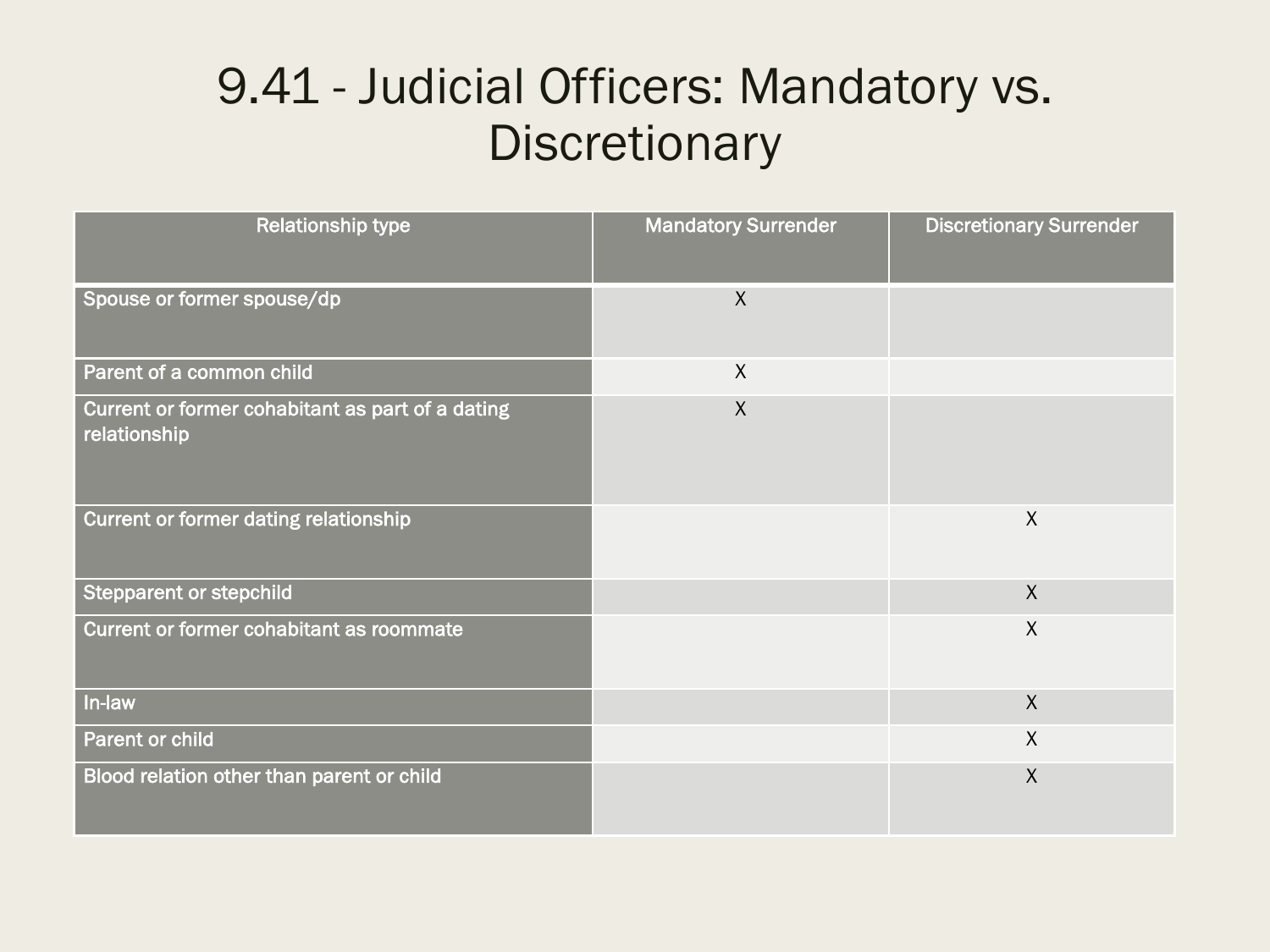#### 9.41 - JUDICIAL OFFICERS: MANDATORY

Prohibit Weapons and Order Surrender

The Respondent must:

§ not obtain or possess any firearms, other dangerous weapons, or concealed pistol license; and

turn in any firearms, other dangerous weapons, and concealed pistol license as stated in the Order to Surrender Weapons filed separately.

Findings – The court (check all that apply):

must issue the above orders and an Order to Surrender Weapons because:

the first restraint provision is ordered above, and the court found on page one that the Respondent had actual notice, represented a credible threat, and was an intimate partner.

AND any of the following that apply

the court finds by clear and convincing evidence that the restrained person has:

used, displayed, or threatened to use a firearm or other dangerous weapon in a felony; or

previously committed an offense making him or her ineligible to possess a firearm under RCW 9.41.040.

may issue the above orders and an Order to Surrender Weapons because the court finds by a preponderance of evidence, the Respondent:

presents a serious and imminent threat to public health or safety, or the health or safety of any individual by possessing a firearm or other dangerous weapon; or

has used, displayed or threatened to use a firearm or other dangerous weapon in a felony; or

previously committed an offense making him or her ineligible to possess a firearm under RCW 9.41.040.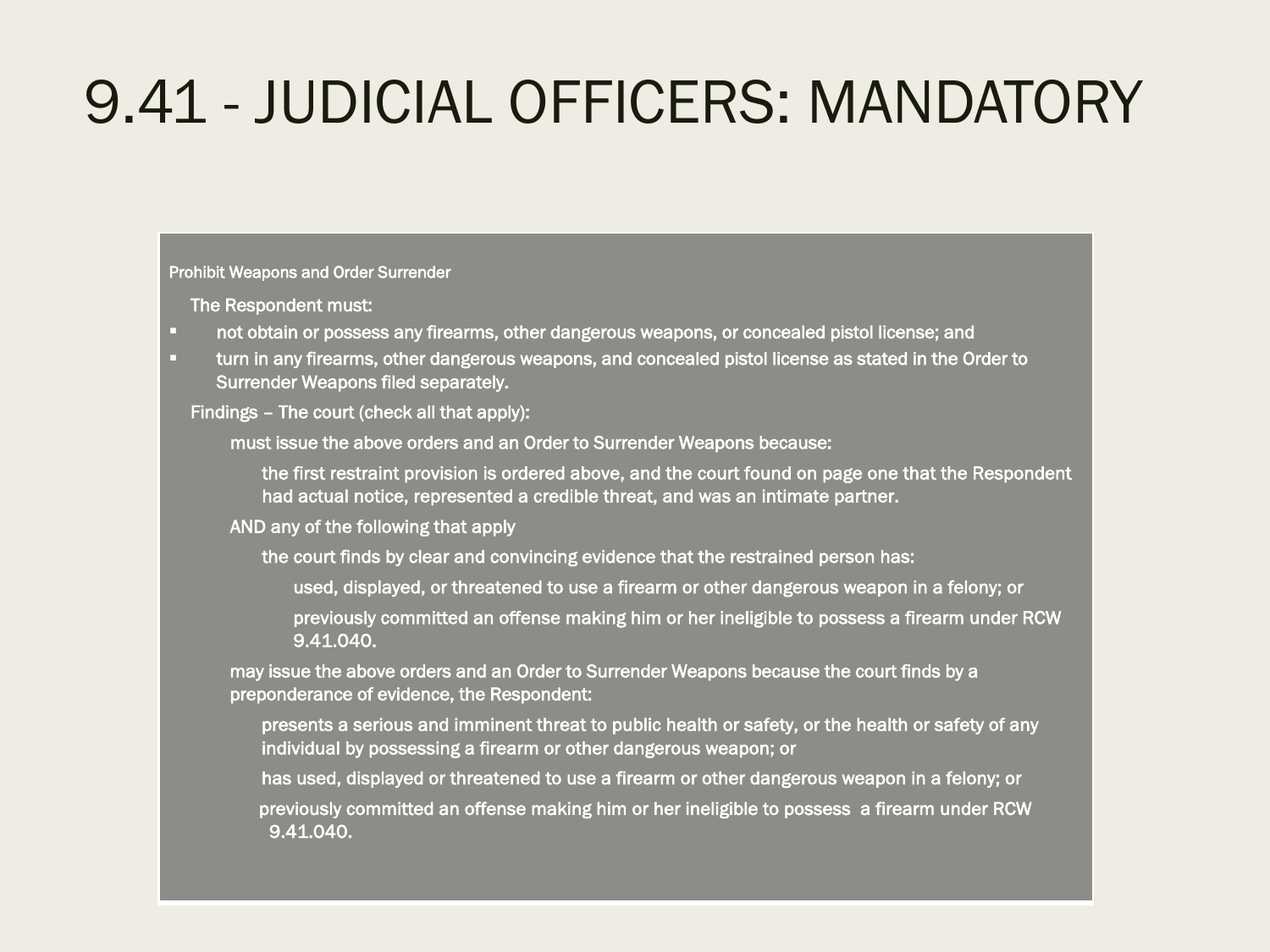#### 9.41 - JUDICIAL OFFICERS: DISCRETIONARY

#### Prohibit Weapons and Order Surrender

The Respondent must:

- **•** not obtain or possess any firearms, other dangerous weapons, or concealed pistol license; and
- **turn in any firearms, other dangerous weapons, and concealed pistol license as stated in the Order to** Surrender Weapons filed separately.

Findings – The court (check all that apply):

must issue the above orders and an Order to Surrender Weapons because:

the first restraint provision is ordered above, and the court found on page one that the Respondent had actual notice, represented a credible threat, and was an intimate partner.

the court finds by clear and convincing evidence that the restrained person has:

used, displayed, or threatened to use a firearm or other dangerous weapon in a felony; or

previously committed an offense making him or her ineligible to possess a firearm under RCW 9.41.040.

may issue the above orders and an Order to Surrender Weapons because the court finds by a preponderance of evidence, the Respondent:

AND at least one of, or any of the following that apply

presents a serious and imminent threat to public health or safety, or the health or safety of any individual by possessing a firearm or other dangerous weapon; or

has used, displayed or threatened to use a firearm or other dangerous weapon in a felony; or

previously committed an offense making him or her ineligible to possess a firearm under RCW 9.41.040.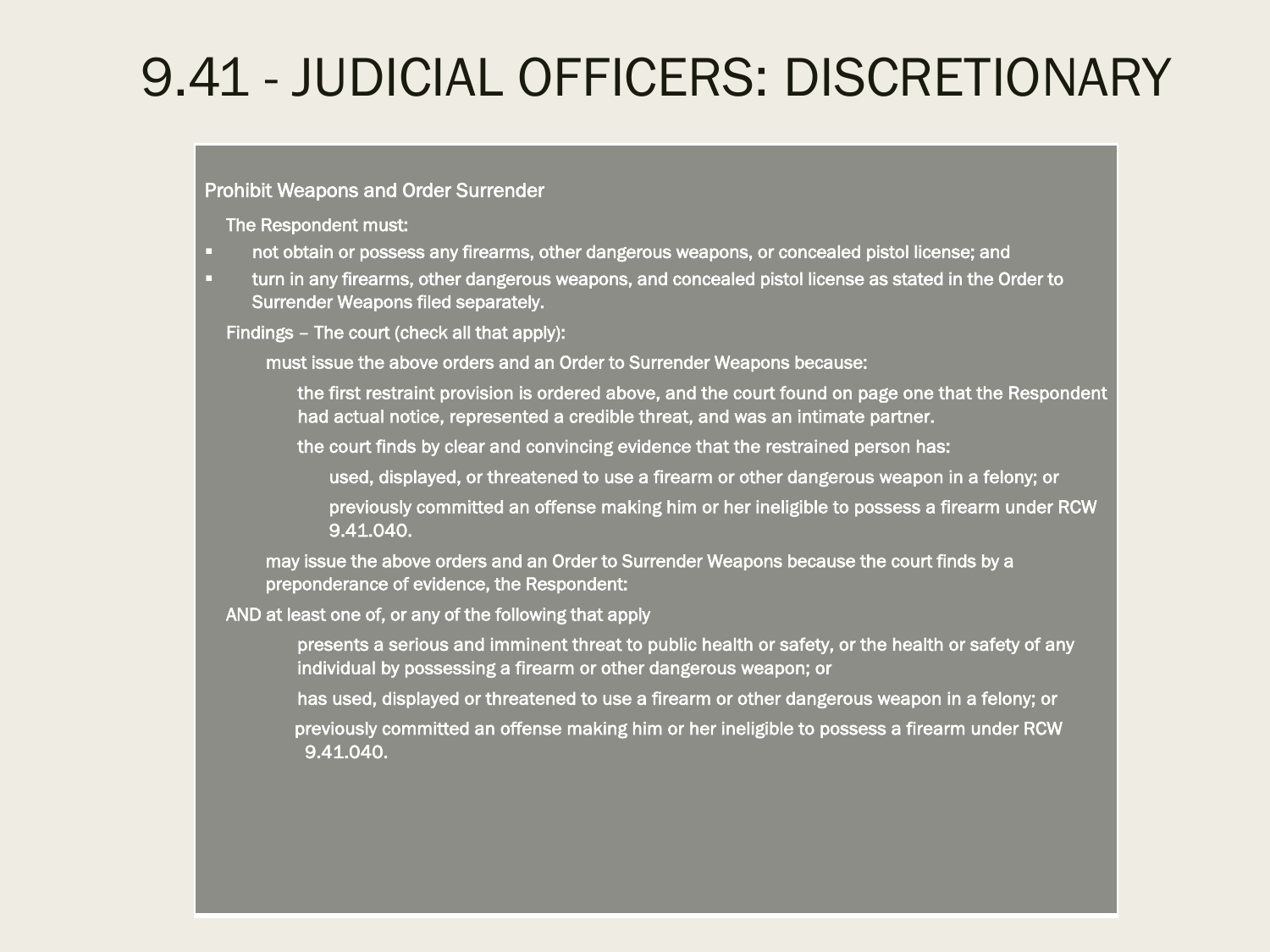#### ORDERS TO SURRENDER WEAPONS

- Prohibits the respondent from obtaining or possessing a firearm or CPL.
- Requires the respondent to *immediately* surrender *all* firearms or other dangerous weapons and any concealed pistol license.
- Requires the respondent to submit "Proof of Surrender" of *all* weapons/firearms and CPL or "Declaration of Non-Surrender" back to the court *within 5 days*.
- Surrender is only allowed to either law enforcement, legal counsel or a "court-designated" third party.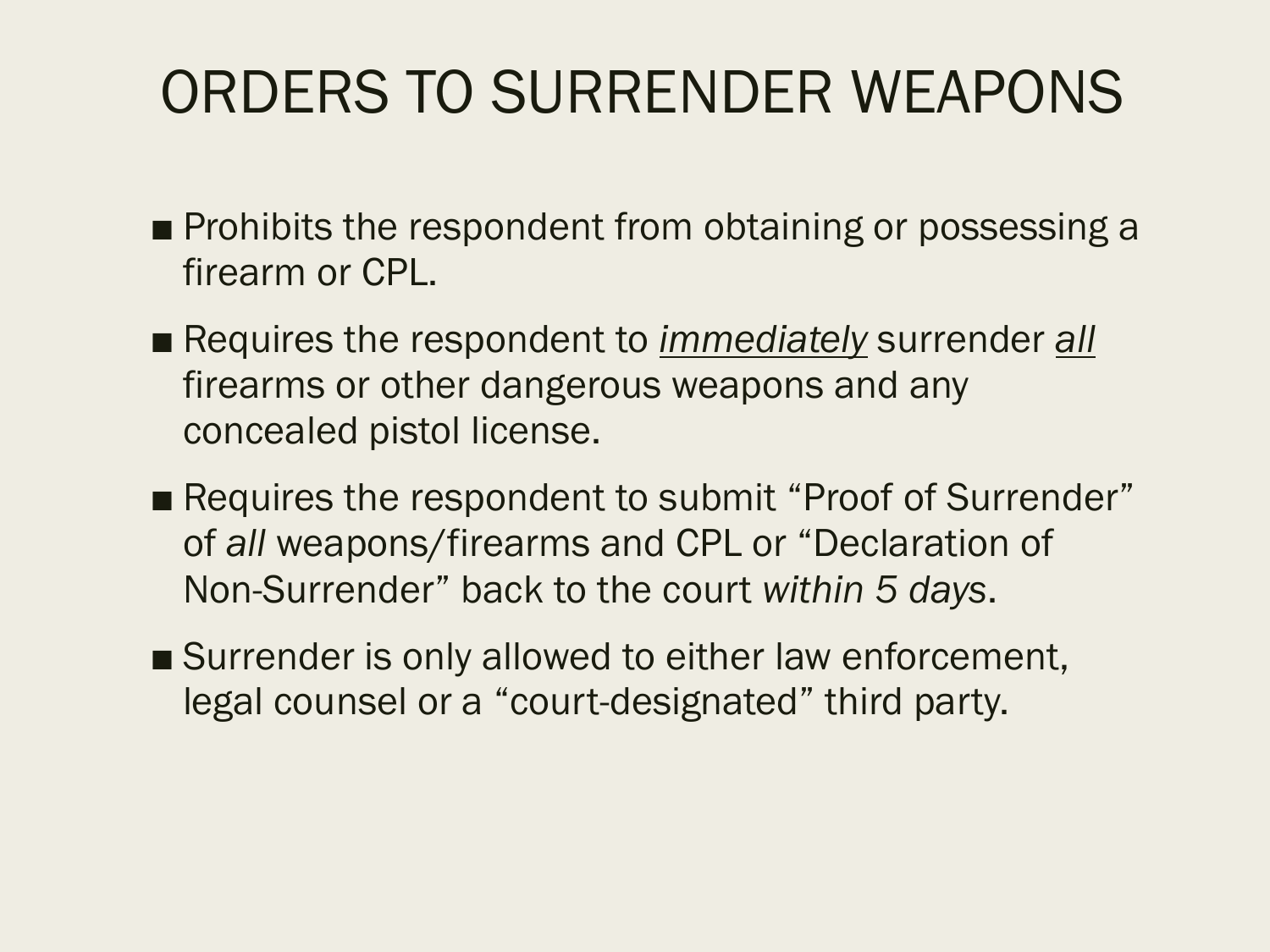#### ORDERS TO SURRENDER WEAPONS

#### Civil Orders:

- Anti-Harassment Orders
- Stalking Protection Orders
- **Sexual Assault Protection Orders**
- Domestic Violence Protection Orders
- Vulnerable Adult Protection Orders
- Restraining Orders
- Extreme Risk Protection Orders (new Dec. 2016)
- Petitions for Initial Involuntary Detention of a Family Member (Joel's Law)

#### Criminal Orders:

- No Contact Orders
- Court-initiated Sexual Assault Protection Orders
- Court-initiated Stalking Protection **Orders**
- Harassment NCOs
- Conditions of release NCOs

*Orders to Surrender Weapons (OTSW's) are mandatory or discretionary on all of these orders except VAPO's.*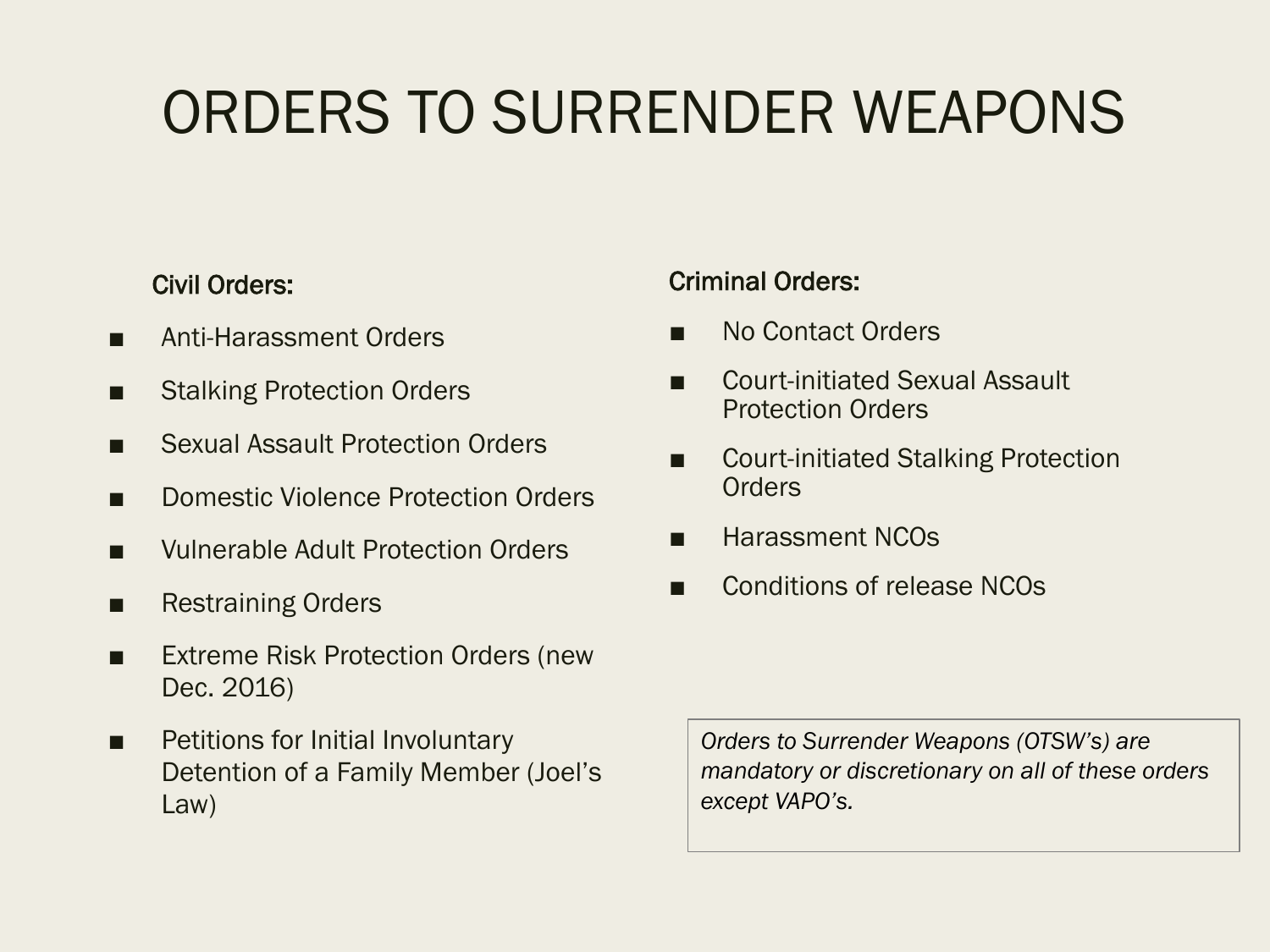#### 9.41 - JUDICIAL OFFICERS: ISSUE AN OTSW?

#### *SCENARIOS*

1.Parties are divorced, with or without child in common

2.Parties are separated, with or without child in common

- 3.Parties are non-intimate partners (parent-child) and there was no threat with, or brandishing of a firearm alleged in the petition but the court finds by a preponderance of evidence "the respondent presents a serious and imminent threat to public health or safety, or the health or public safety of any individual by possessing a firearm or other dangerous weapon"
- 4.Respondent was not served a Temporary Order to Surrender Weapons Issued Without Notice, re-issue or require the petitioner to go back to Ex Parte to continue that order?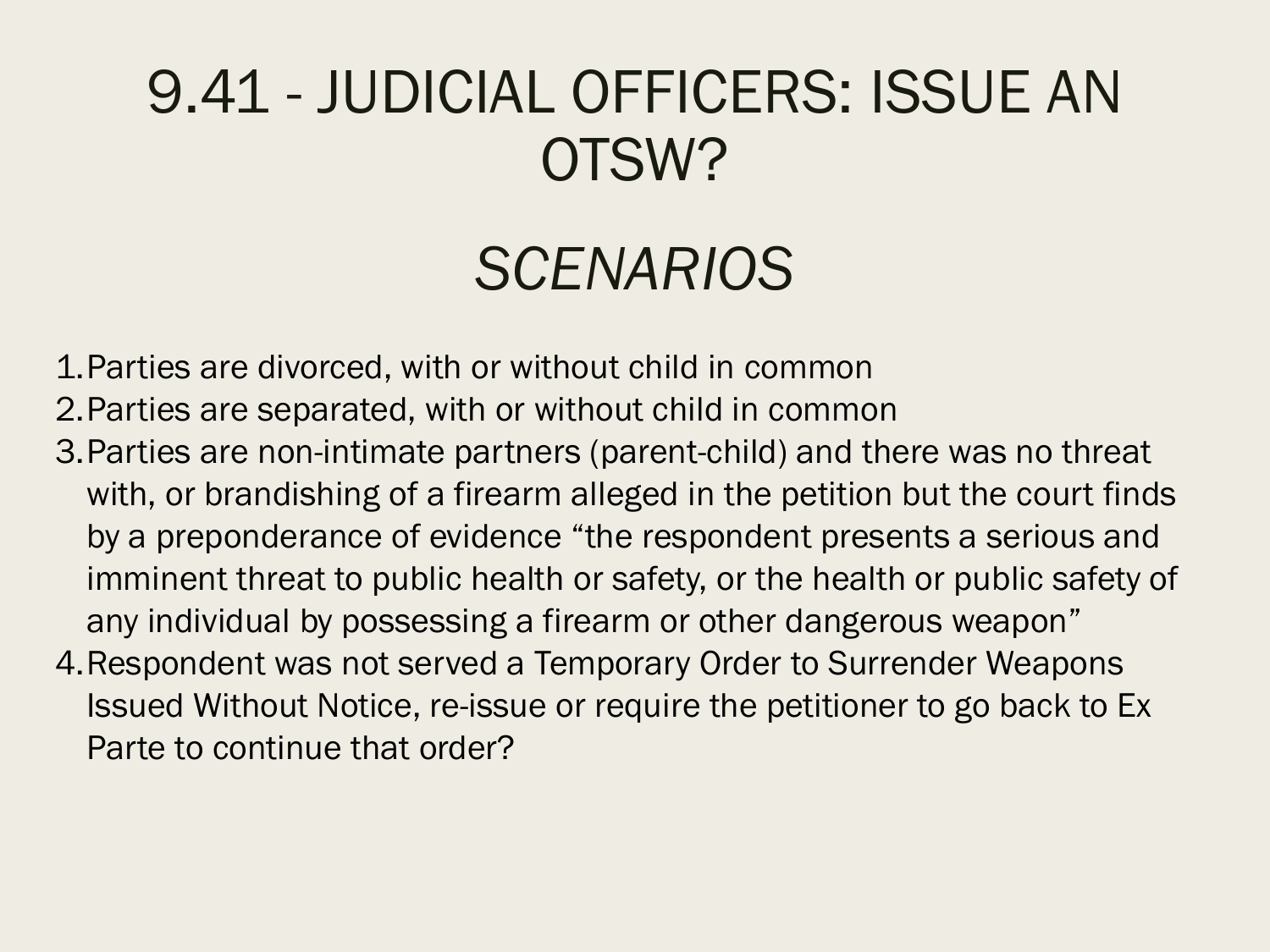- At each stage of the process, always inquire whether the respondent/defendant owns or has access to firearms when issues of domestic violence are presented.
- A survivor of violence committed by an intimate partner is likely to have the best knowledge of a partner's access to firearms. But the petitioner may not know of access to all firearms, so the Court should obtain from the respondent/defendant, under oath, a list of all firearms to help ensure that all are relinquished.
- The Court should also evaluate any other indicia of firearms possession or access, such as photos, social media, CPL, Fish & Wildlife registration, third party affidavits or testimony, incident reports, criminal history, insurance records, or prior Protection Orders.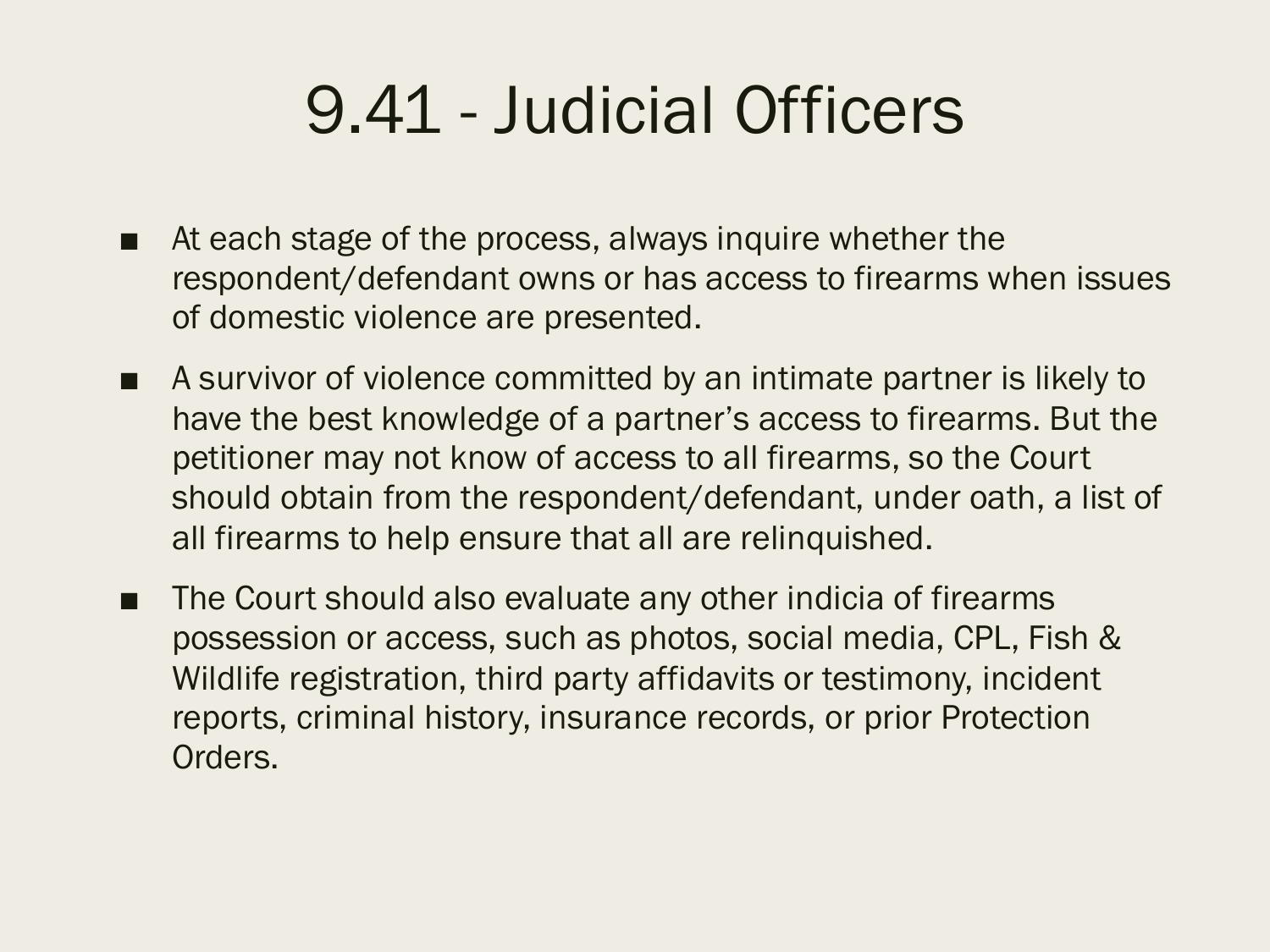- The law requires all firearms to be *immediately* surrendered, so Order To Surrender Weapons should clearly require *all* weapons (whether listed in the petition or not) to be removed by law enforcement *when the order is served,* or if the firearms are not on site, surrendered immediately thereafter to a law enforcement agency.
- Make sure all civil and criminal court forms that relate to domestic violence cases have questions regarding the presence and possession of firearms.
- *Petitions for civil Protection Orders*
- *Ex Parte and final Protection Order forms*
- *Requests for extension or renewal of orders & continuances*
- *Requests to vacate or dismiss orders*
- *Bail or conditions-of-release information and orders*
- *Arraignment forms*
- *Dispositions, deferrals, pleas*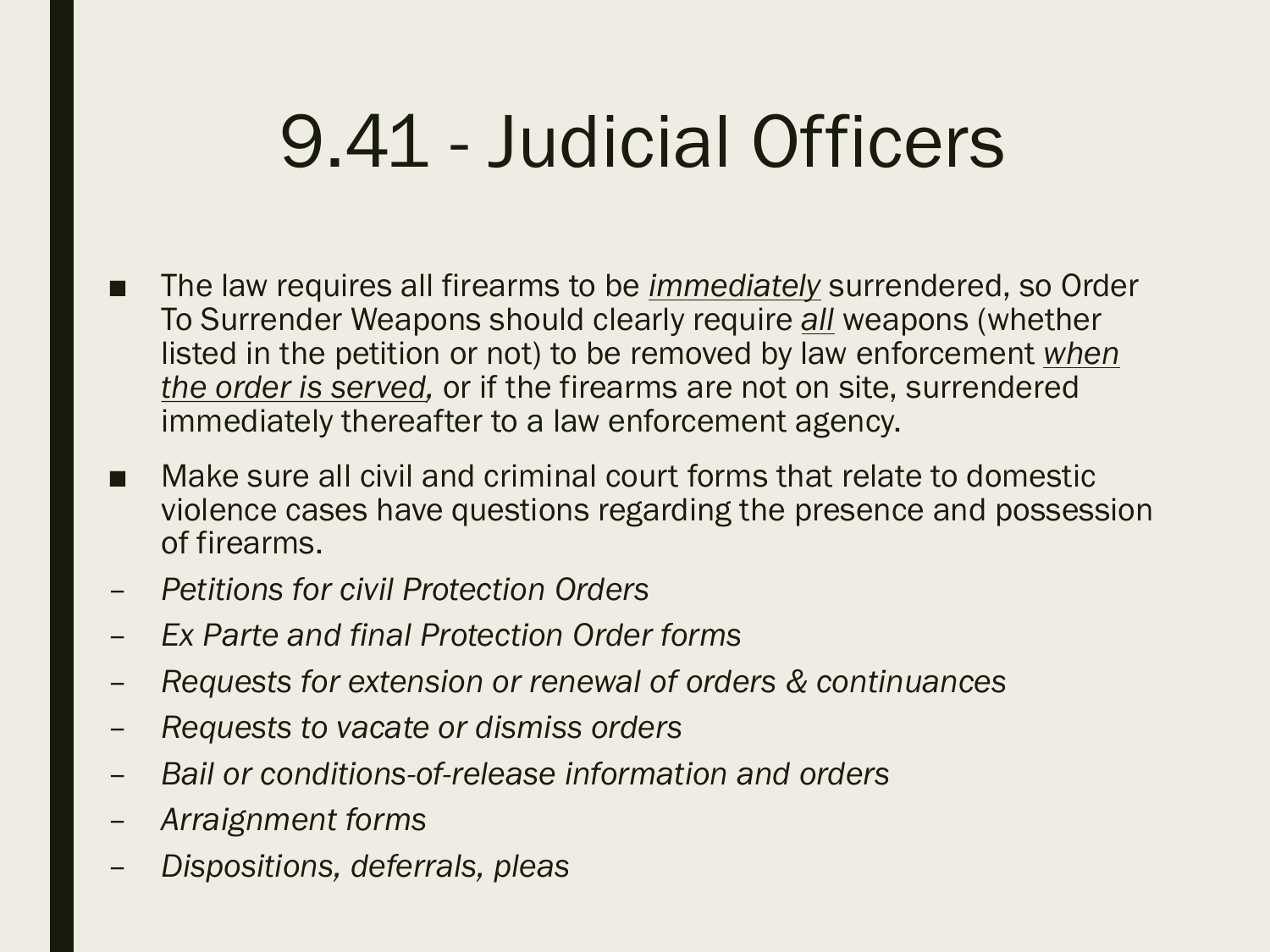Be cognizant of risk factors –

- *Prior domestic or non-domestic assault*
- *Threats against children*
- *Prior violence or harm to victim*
- *Threats of harm or to kill*
- *Convictions involving violent acts*
- *Firearms convictions*
- *History of crimes involving alcohol or drug abuse*
- *Violence against animals*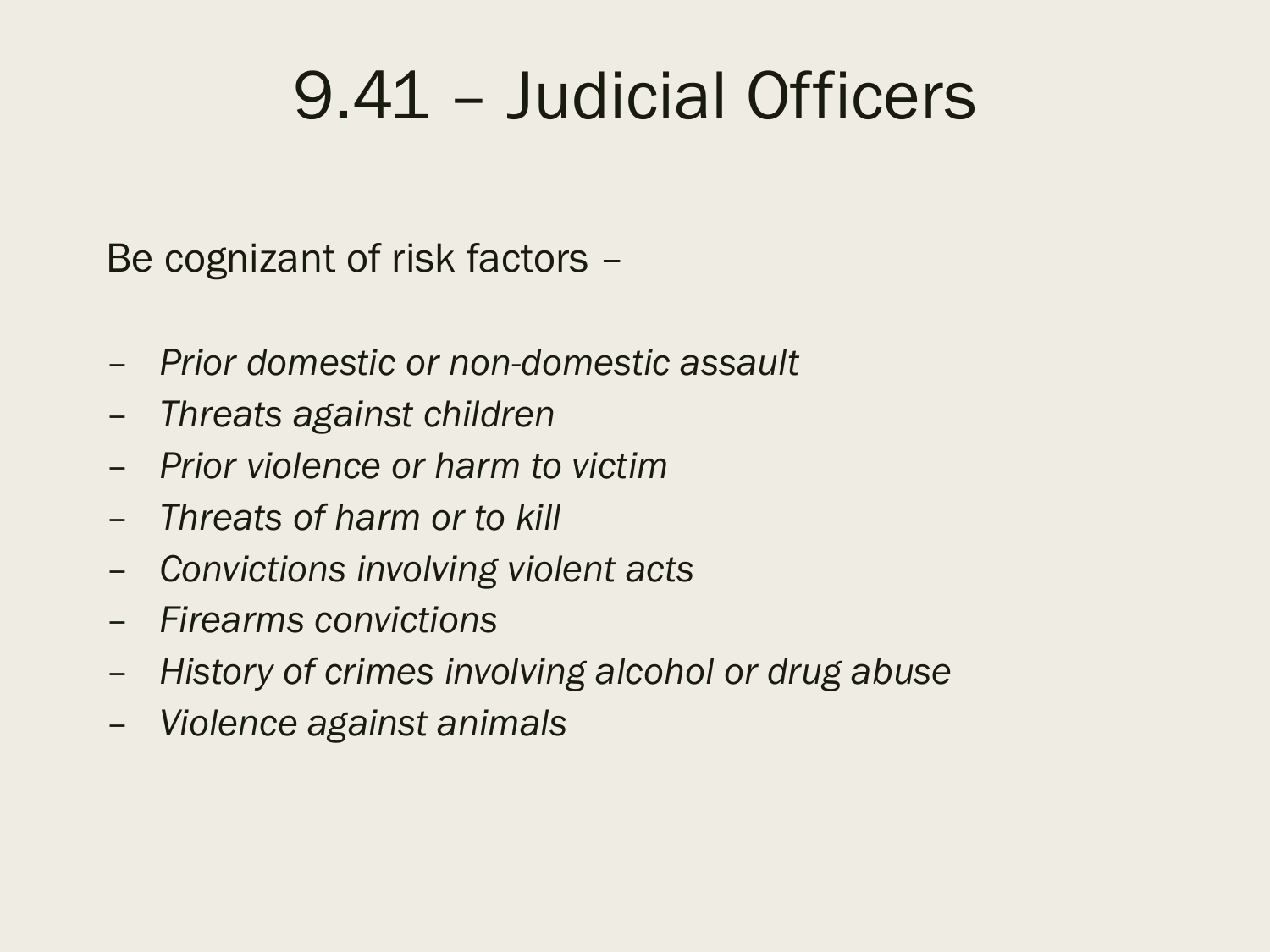Be cognizant of risk factors –

- *History of Previous Protection Orders*
- *Breach of Previous Orders (restraining, protection, no contact, parole, probation, etc.)*
- *Individual Order History*
- *Victim Level of Fear*
- *Is Victim Pregnant?*
- *Possession/Access to Firearm, or CPL*
- *In Custody*
- *Warrant History*
- *FTA History*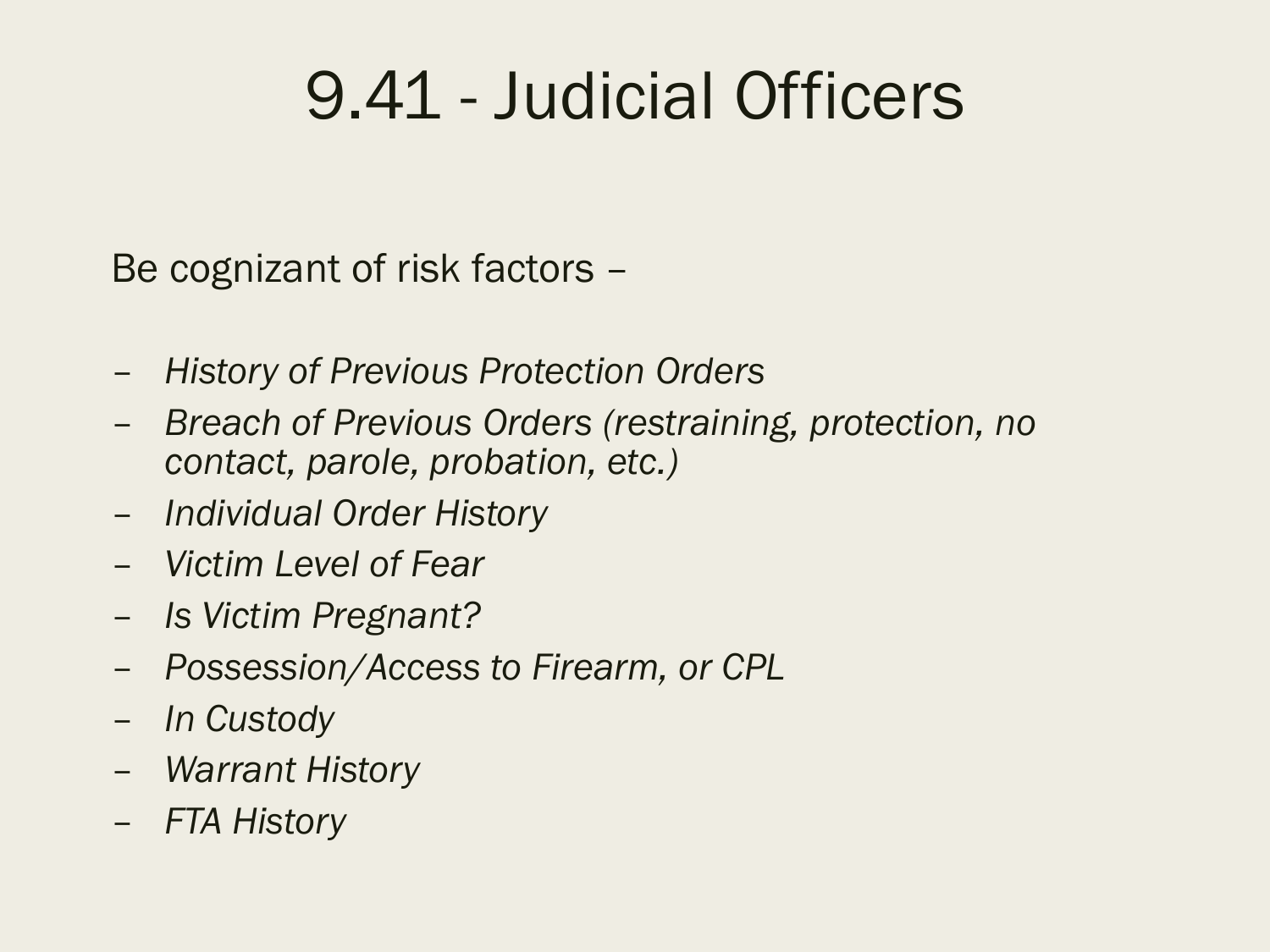According to the Washington Coalition Against Domestic Violence, 54% of perpetrators who committed fatal shootings in Washington in 2013-2014 had previously been prohibited from owning firearms.

- Courts should have a mechanism for law enforcement to alert judicial officers when an order is not served or when all guns are not surrendered.
- § Courts should have a process to ensure timely and accurate filing of Declaration of Non-Surrender or Proof of Surrender.
- Where there is apparent non-compliance, show cause or non-compliance review hearings should be immediate and sufficient, as would be done when evidence of possible non-compliance with conditions of release or probation in a criminal proceeding or non-compliance with other court orders.
- Courts, prosecutors and petitioners can initiate or move for contempt proceedings [See RCW 7.21.030-040 & 26.50.120 - a petitioner can seek assistance from the City Attorney or County Prosecutor to initiate a contempt proceeding on behalf of the petitioner.]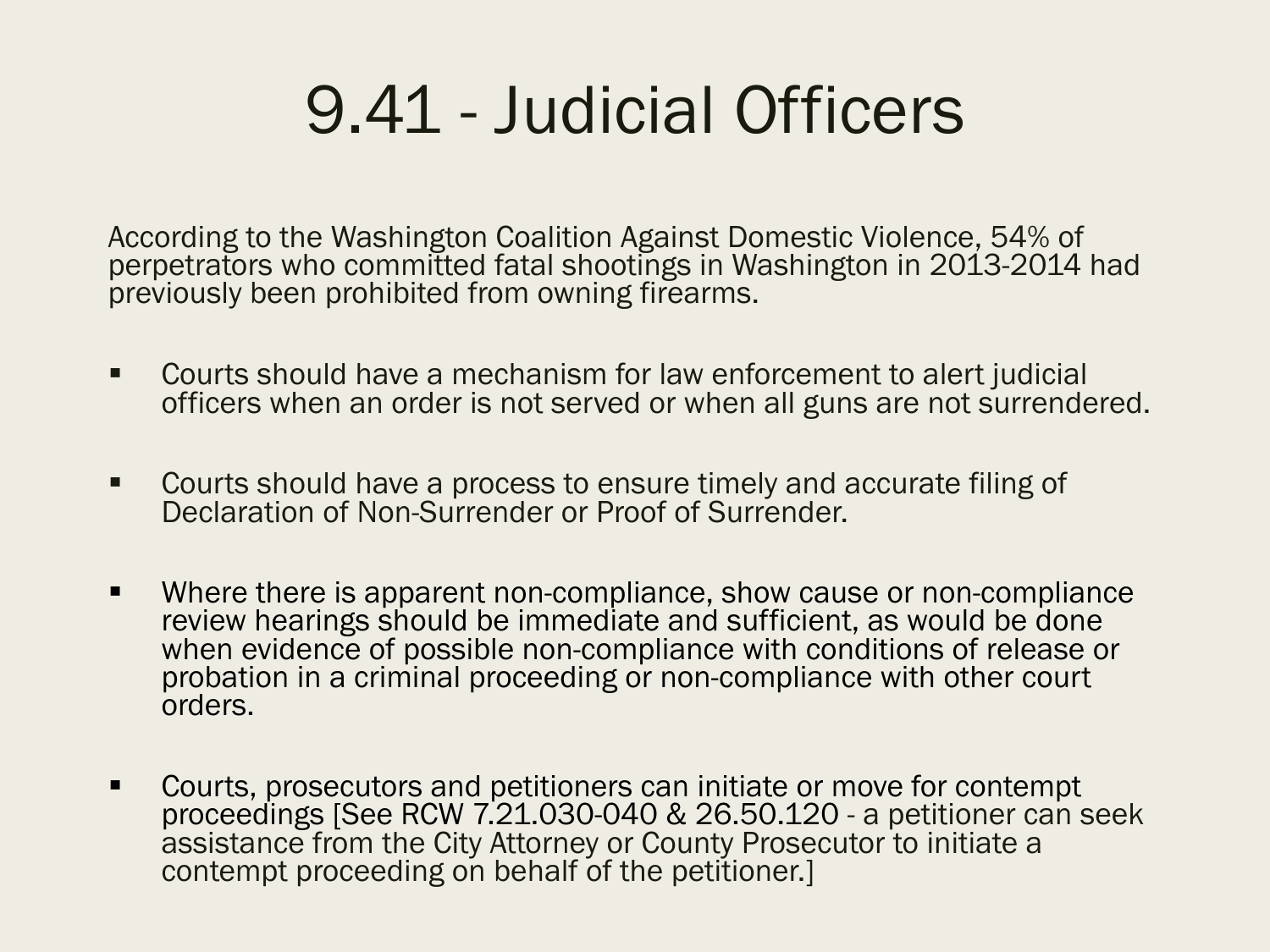Because of the known risks to DV survivors once a petition is filed and the requirement of immediate surrender of firearms:

- Review hearings should be set for the  $6<sup>th</sup>$  day after service of the Ex Parte OTSW.
- Respondents must appear. Failure to Appear must be entered by the Court as a finding on the record because the respondent is then in violation of a court order.
- Continuances should not be routinely granted, given risk.
- The Court should not "encourage" a respondent to file a DNS, nor indicate that attending review hearing is optional.
- Respondents should be advised, as well as provided a written warning, that criminal charges may be filed if non-compliance with the statute access as well as possession.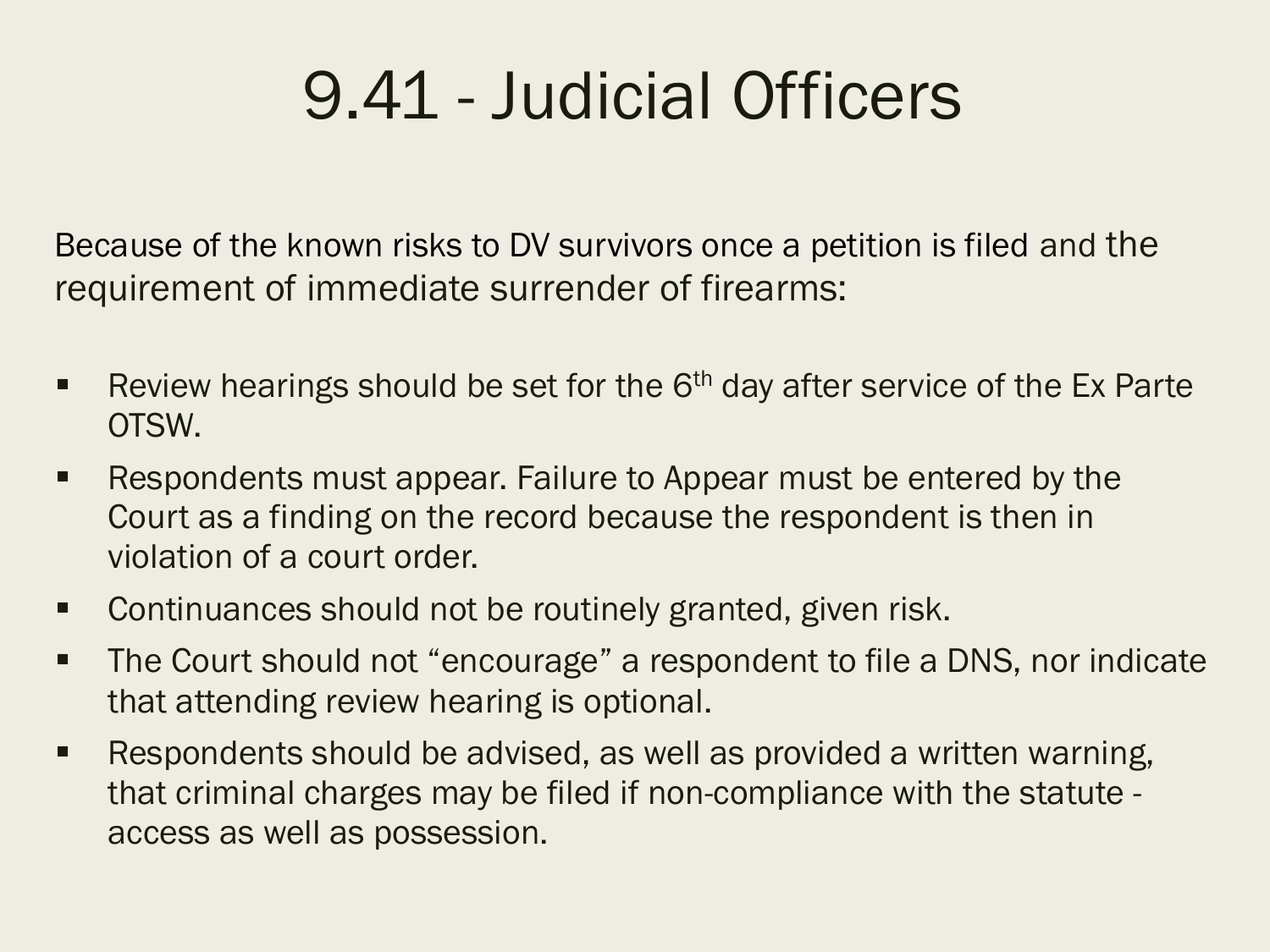- The Court should conduct an initial review of the court file to determine whether the Declaration of Non-Surrender or Proof of Surrender has been filed, and to verify service of the Order to Surrender, and note date of service.
- At the review hearing: If compliance is at issue, the Court should advise on 5<sup>th</sup> Am rights and inquire of respondent; all statements made must be under oath.
- Findings and Order on Surrender Review should be entered on the record & an order filed, including Failures to Appear.
- If continuing the hearing for good cause, both the Temporary Protection Order and the OTSW (they come as a pair) must be continued through the next hearing date.
- If renewing a Protection Order, the OTSW is also renewed, and compliance must be confirmed at the renewal. Non-compliance or Failure to Appear should result in immediate enforcement.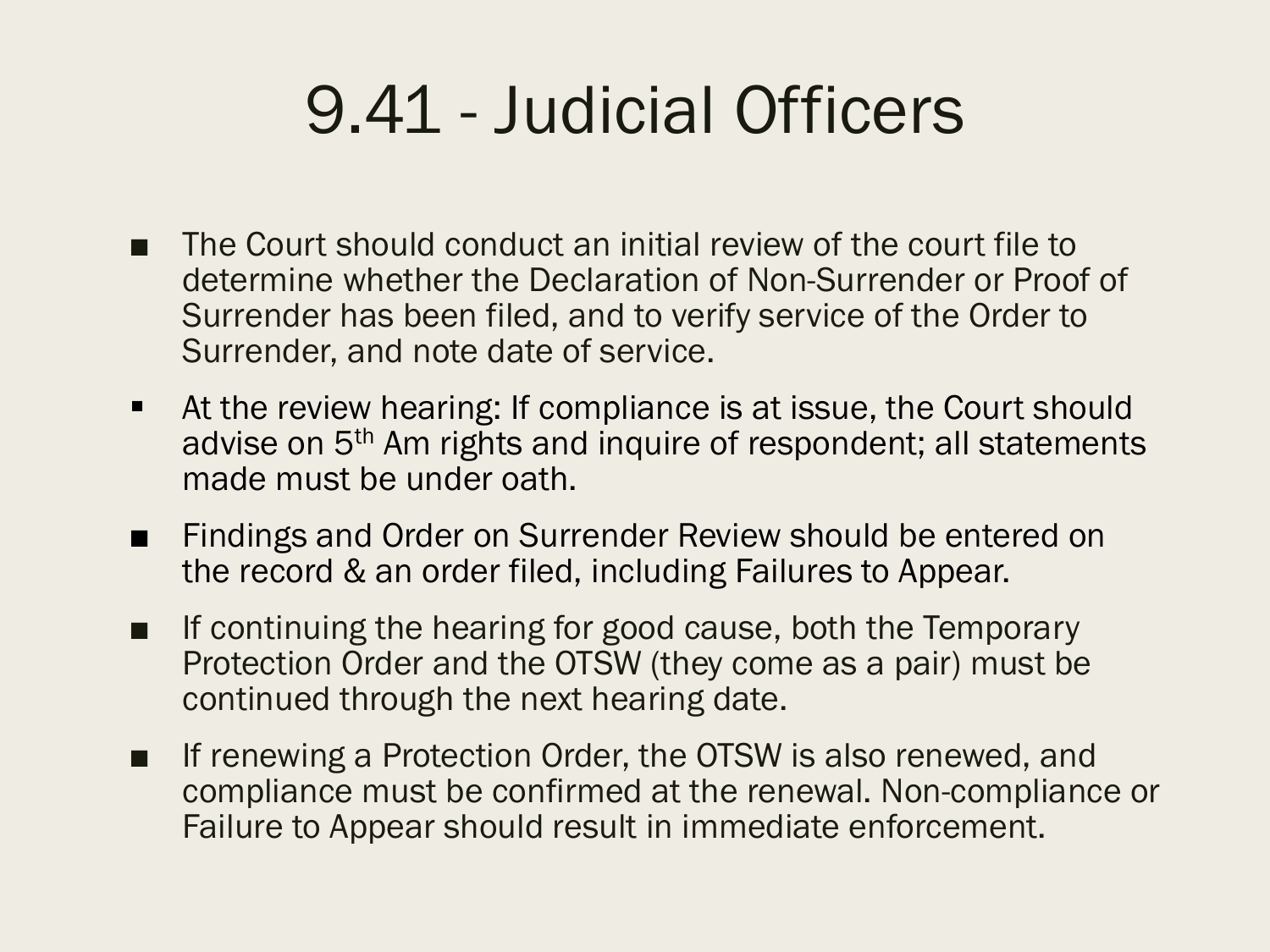- The burden is on the resp./def. to provide, under oath, evidence demonstrating that the respondent/defendant no longer owns, possesses, has access to, or otherwise has control over firearms if indicated.
- Simply filing a Declaration of Non-Surrender when there is evidence presented to the contrary is not sufficient. The Court should advise and inquire.
- As with any other type of proceeding, the Court should take action when a document that the Court has reason to believe may not be truthful has been submitted to the Court.
- If the resp./def's firearms have been seized by law enforcement or given to a relative with approval of the Court, the resp./def. must still file a Proof of Surrender (not a DNS), so there is a clear record detailing what firearms were obtained, in what way and by when.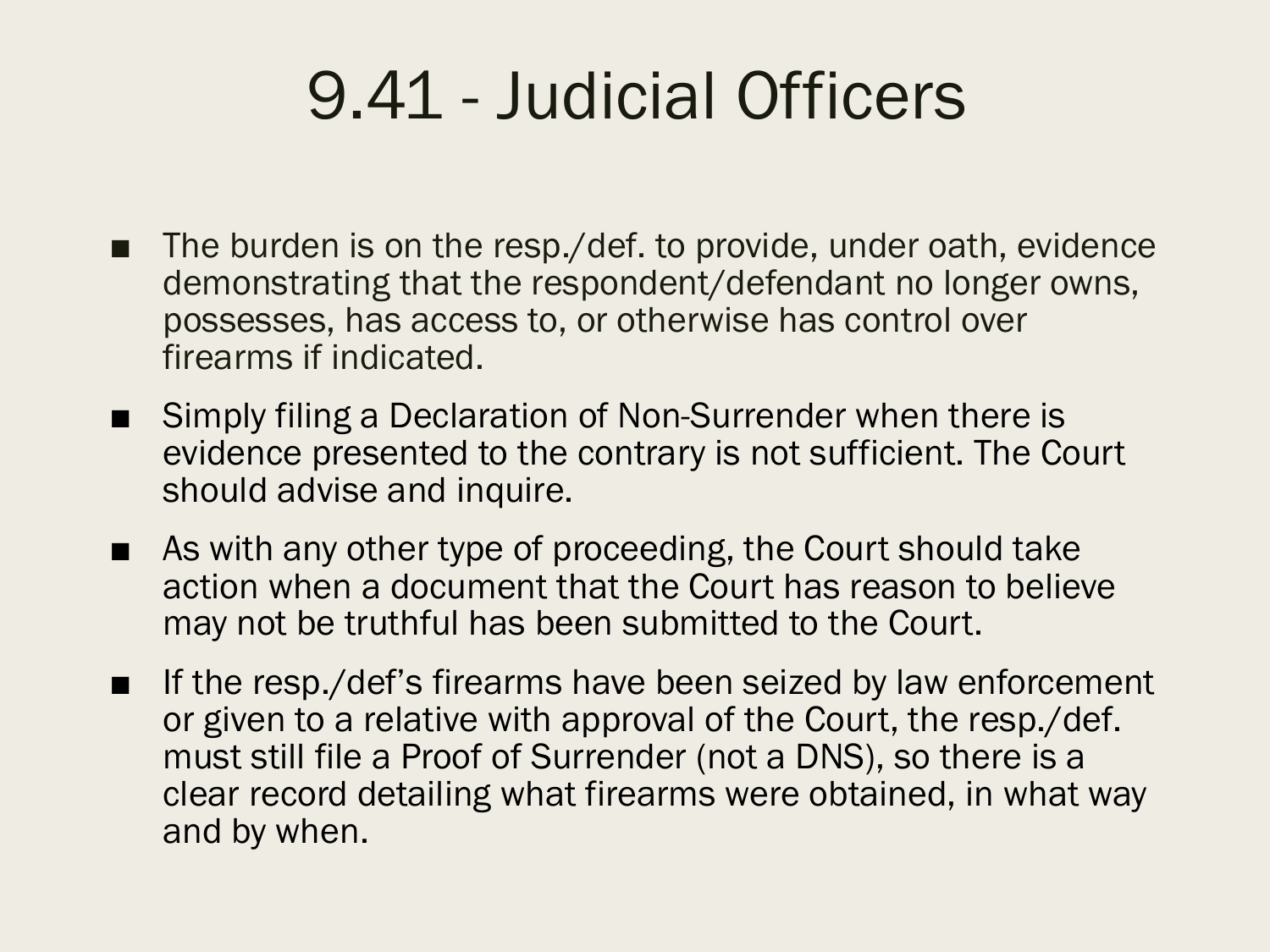- If the Court finds that the resp./def. sold or transferred the weapons, that violates the Court's order if it was done after the order was served. The firearms can only be surrendered to law enforcement, counsel, or a third party *that the court has designated*.
- If the resp./def. states under oath that he sold the firearms *prior* to the order, the Court should require proof of sale by documentation or third party testimony. Frequently abusers will report having "sold" their firearms to a friend or relative. The court must determine whether this is a bona fide sale, and should request proof of the transaction.
- If the resp./def. states under oath that he transferred possession of firearms to friends or family members before the order, that may raise questions of "constructive possession." If a resp./def. can ask for, or physically retrieve, any of the firearms transferred to a third party, such action means he still has access, which would violate the order.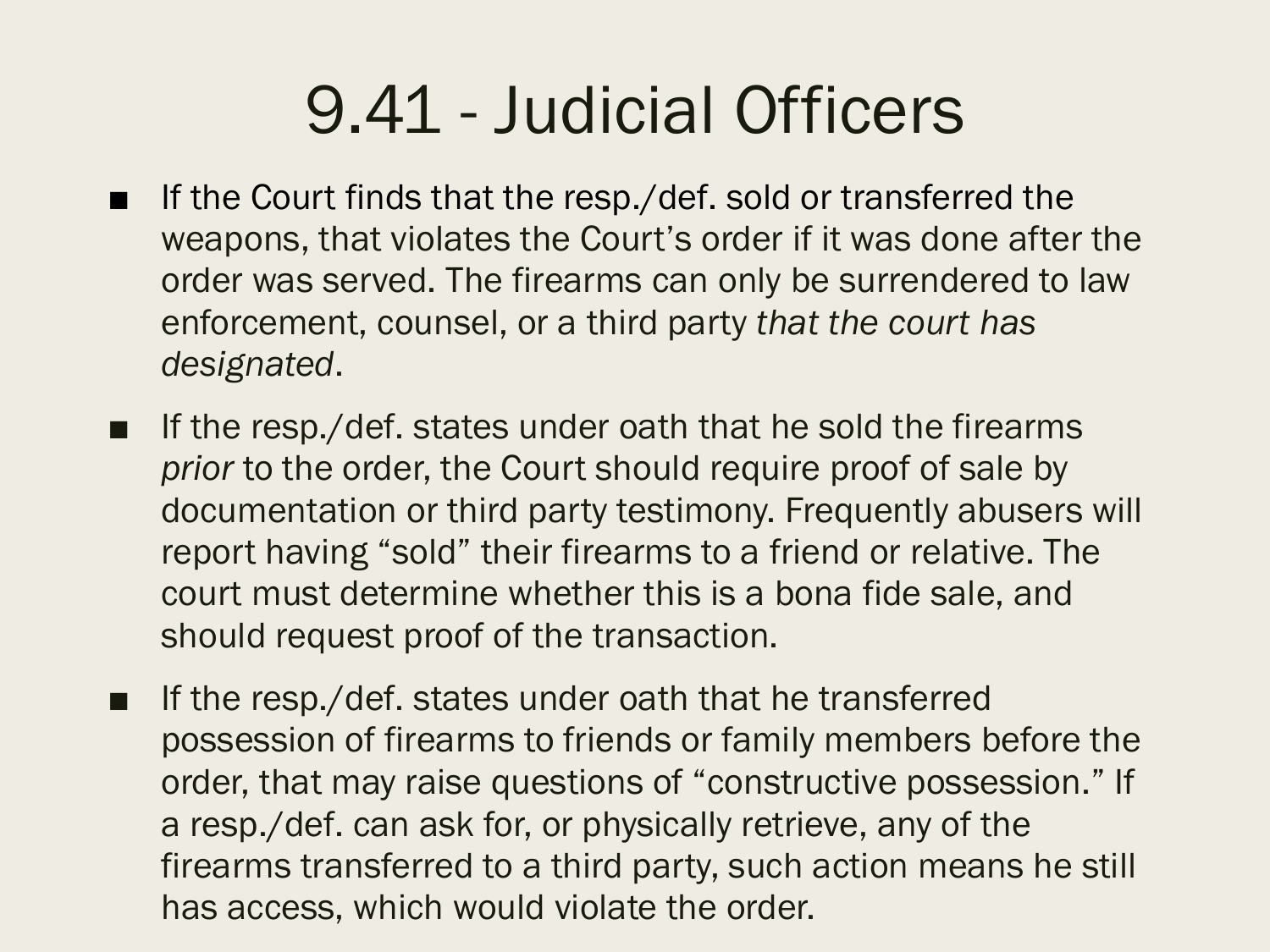- If a resp./def. wishes to surrender firearms to a third party, the law requires that party be designated by the Court. The Court may instead require surrender to law enforcement.
- If the Court wishes to allow surrender to a Courtdesignated third-party, that party must demonstrate to the Court that he or she is not a prohibited possessor and should attest to the Court that he or she understands it would be a violation of the law to allow the resp./def. access to any firearms.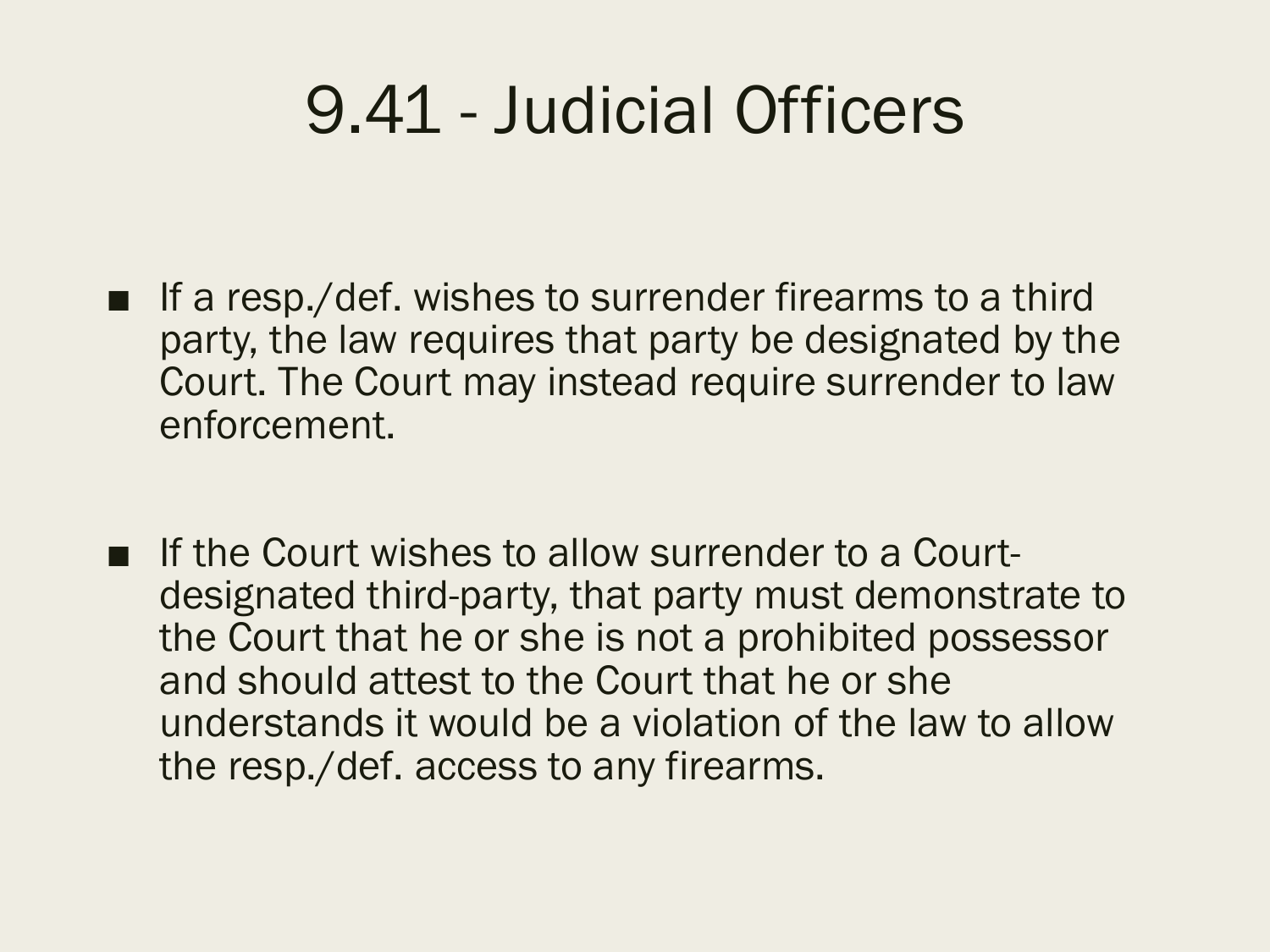- If the Court finds good cause to grant a continuance, the Court should impose date and time-certain conditions to direct immediate compliance with firearm and CPL surrender, as the law requires, even if the hearing will be several days later.
- E.g., "you must turn your firearms and CPL in to police department by 4pm today and file immediate proof to the Court and the other party (and/or city/state). Until that occurs, I am finding you out of compliance. When we return on \_\_\_\_ day, we will review whether you followed these instructions and whether I can find you in compliance."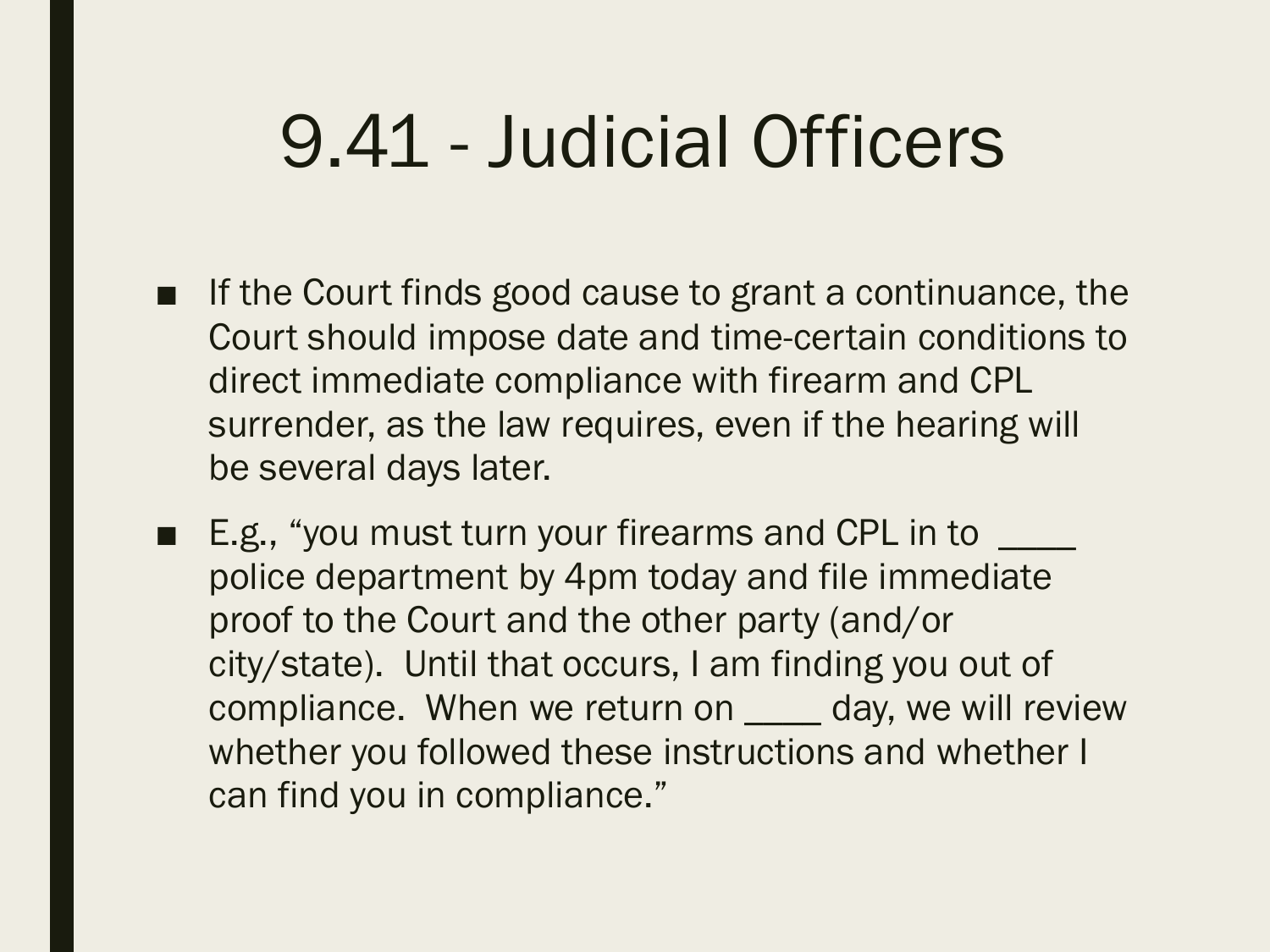- If the respondent refuses to file Declaration of Non-Surrender or Proof of Surrender due to concerns about selfincrimination, the law still requires the respondent to file one or the other form.
- If the Court wishes to provide the respondent additional time to consult with legal counsel, the Court should:
- *use the criteria in Olympic Pipeline, 104 Wash.App. at 359, 16 P.3d 45.*
- *keep in mind the risk to the petitioner of continued delay*
- *ensure the PO & OTSW are renewed*
- *admonish respondent that they are in violation of the law if they possess or have access to (or under HB 1501 attempt to purchase) any weapon.*
- After every hearing, Findings/Order should be entered noting compliance, non-compliance, or continuance of review hearing, noting any actions ordered to be done and by when. Copies of orders should be mailed to both parties.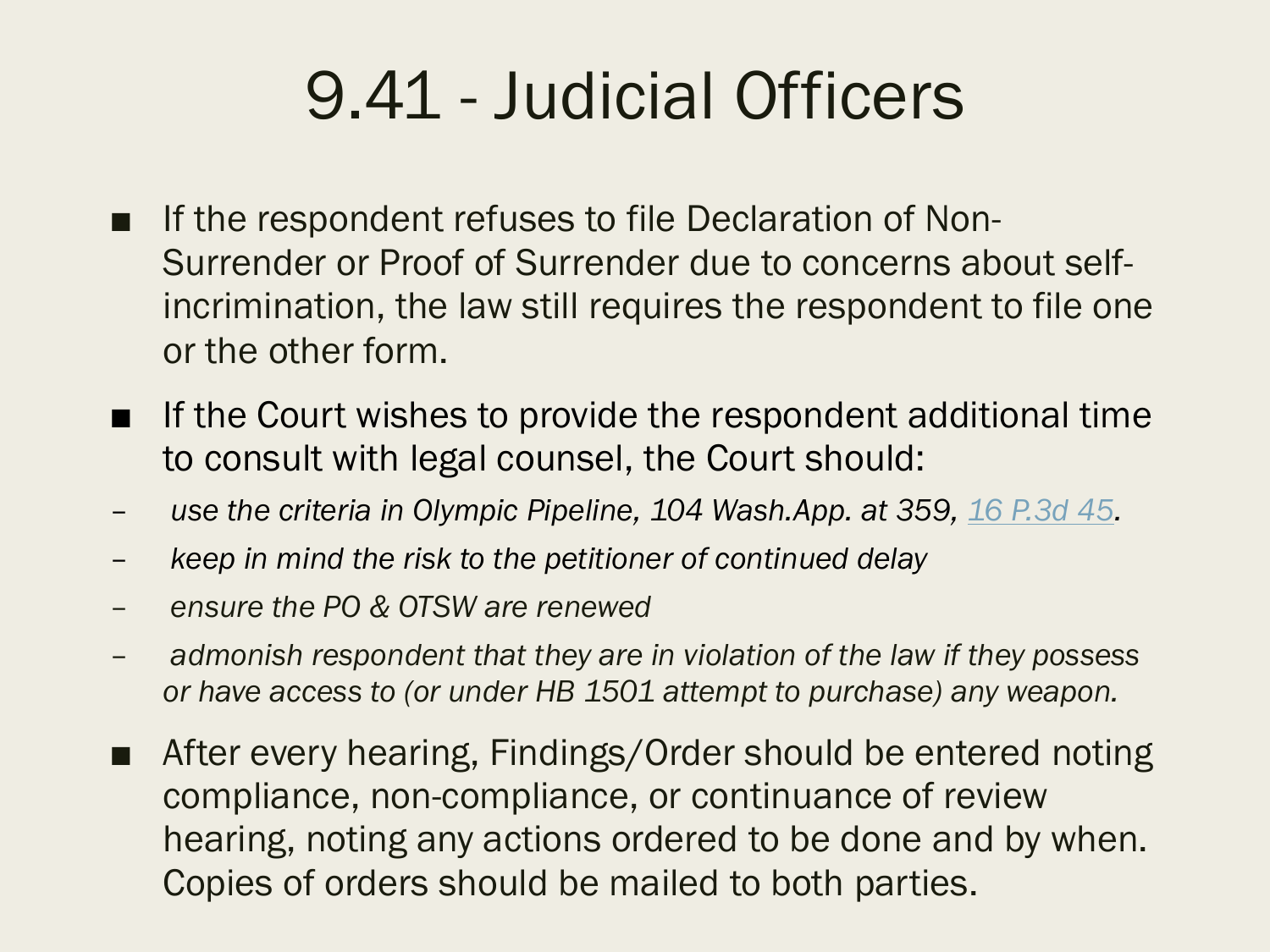The CPL and any pistol transfer information in DOL's system do not alone constitute proof of ownership of a pistol, and conversely, the absence of CPL information is not proof of the absence of firearm ownership. However, CPL and transfer information do provide the Court with "indicia" of potential ownership which can then give rise to further inquiry.

§ CPLs are good for 5 years.

§ CPLs eliminate the 10-day waiting period for records check. If respondents/defendants do not immediately surrender the CPL, that means they are "Brady-exempt" – they can show their CPL to the store, and if they pass the federal check, then they can leave the store *with the firearm*, instead of having to wait for the State background check. The store sends the buyer's information to the local law enforcement agency which *then* conducts the State background check.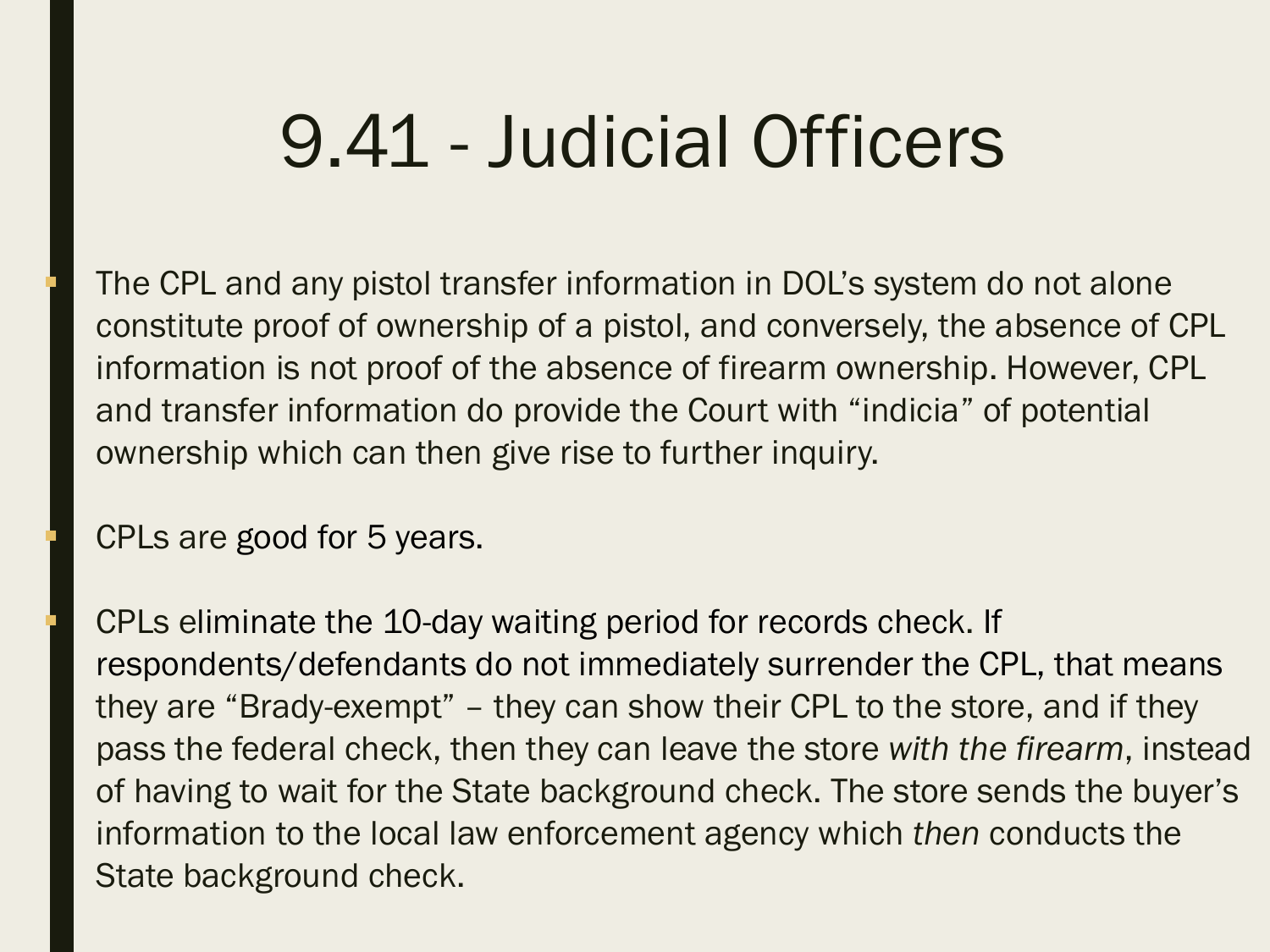Other types of violations to consider:

- Unlawful Possession of a Firearm based on the order, as a previously prohibited possessor, or as a condition of release or probation if there is also a pending criminal matter
- Prohibited Possessors Attempt to Buy (9.41.113, .115)
- Felony Offenders Firearms Registration (9.41.330, .333, .335)
- Perjury
- Contempt
- Illegal firearm (sawed-off, I.D. info removed, etc.)
- Third parties who knowingly transfer firearm to a prohibited person (9.41.080)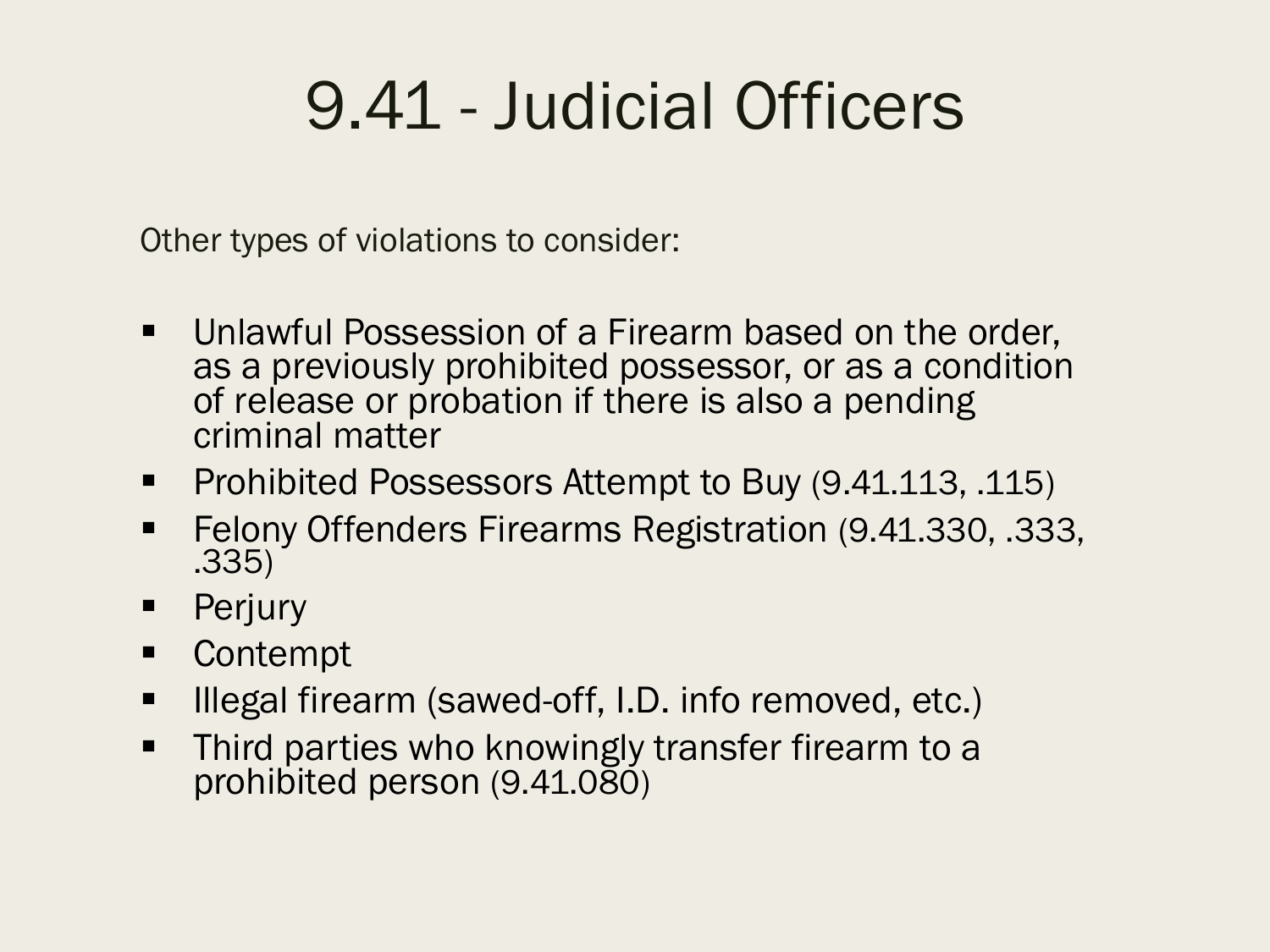- Courts have additional statutory implicit legal authority  $-$  i.e., the Court can issue any other form of relief deemed necessary to provide for the safety and welfare of the petitioner and any children, to achieve cessation of the abuse or harm.
- The judicial officer can also "initiate a proceeding to impose a remedial sanction on its own motion." RCW 7.21.030(1).
- A contempt motion can also be made by "a person aggrieved by a contempt of court in the proceeding to which the contempt is related." 7.21.030(1).
- The judicial officer can ask the prosecuting attorney to commence a criminal contempt proceeding. Under this section, the judge is authorized to "appoint a special counsel to prosecute an action to impose a punitive sanction for contempt of court." RCW 7.21.040(1)(c)
- A party alleging a violation of a DVPO can ask the prosecutor for assistance and the prosecutor "shall initiate and prosecute a contempt proceeding if there is probable cause to believe that the violation occurred." RCW 26.50.120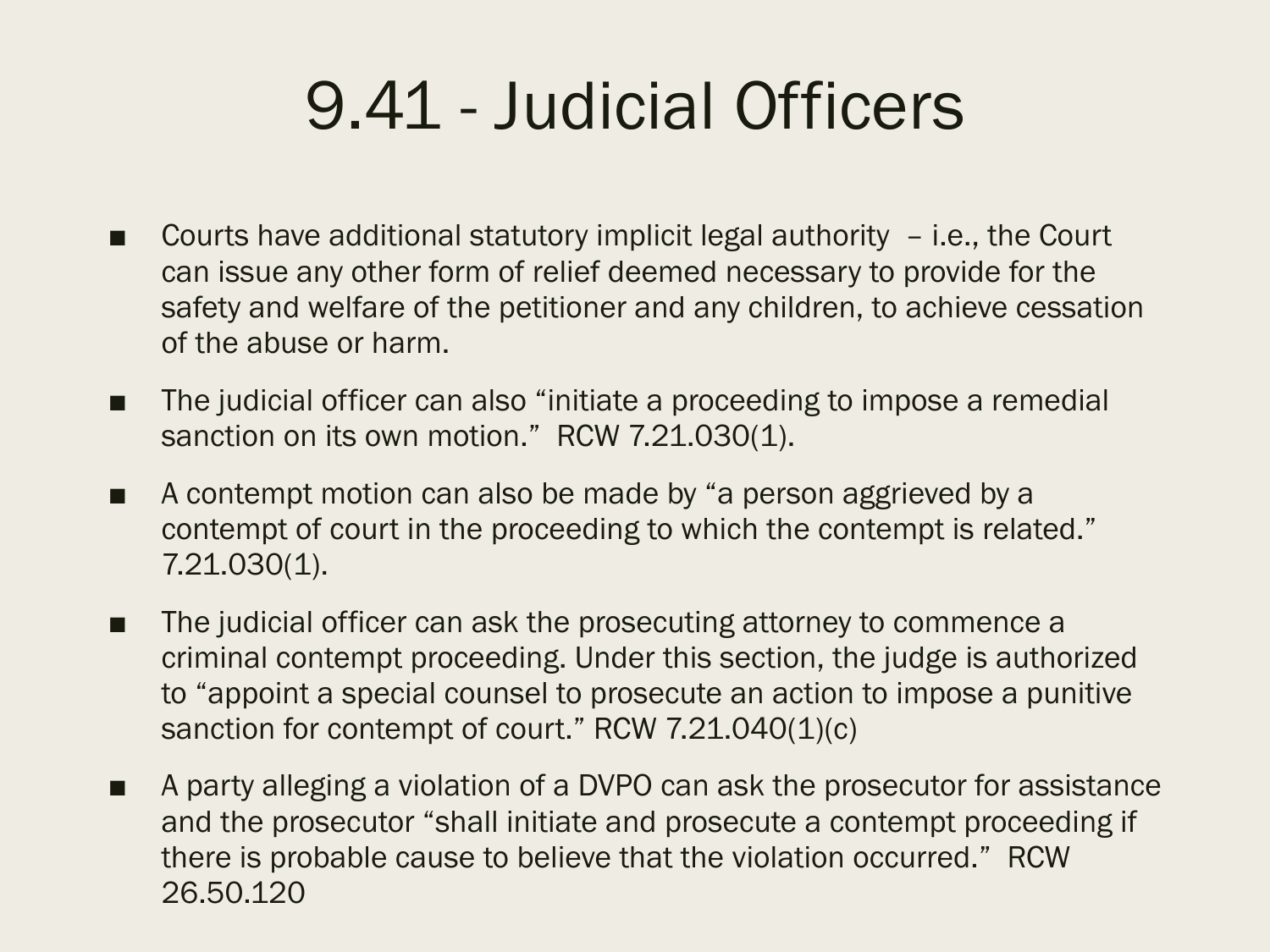- Be cognizant that many orders never get served or have delayed service when electronic orders are not used and when law enforcement doesn't have a quick or easy way to get corrections or clarifications.
- Most common technical issues are:
- *Unsigned*
- *Incorrect address*
- *Sent to wrong law enforcement agency*
- *Illegible*
- *Wrong form*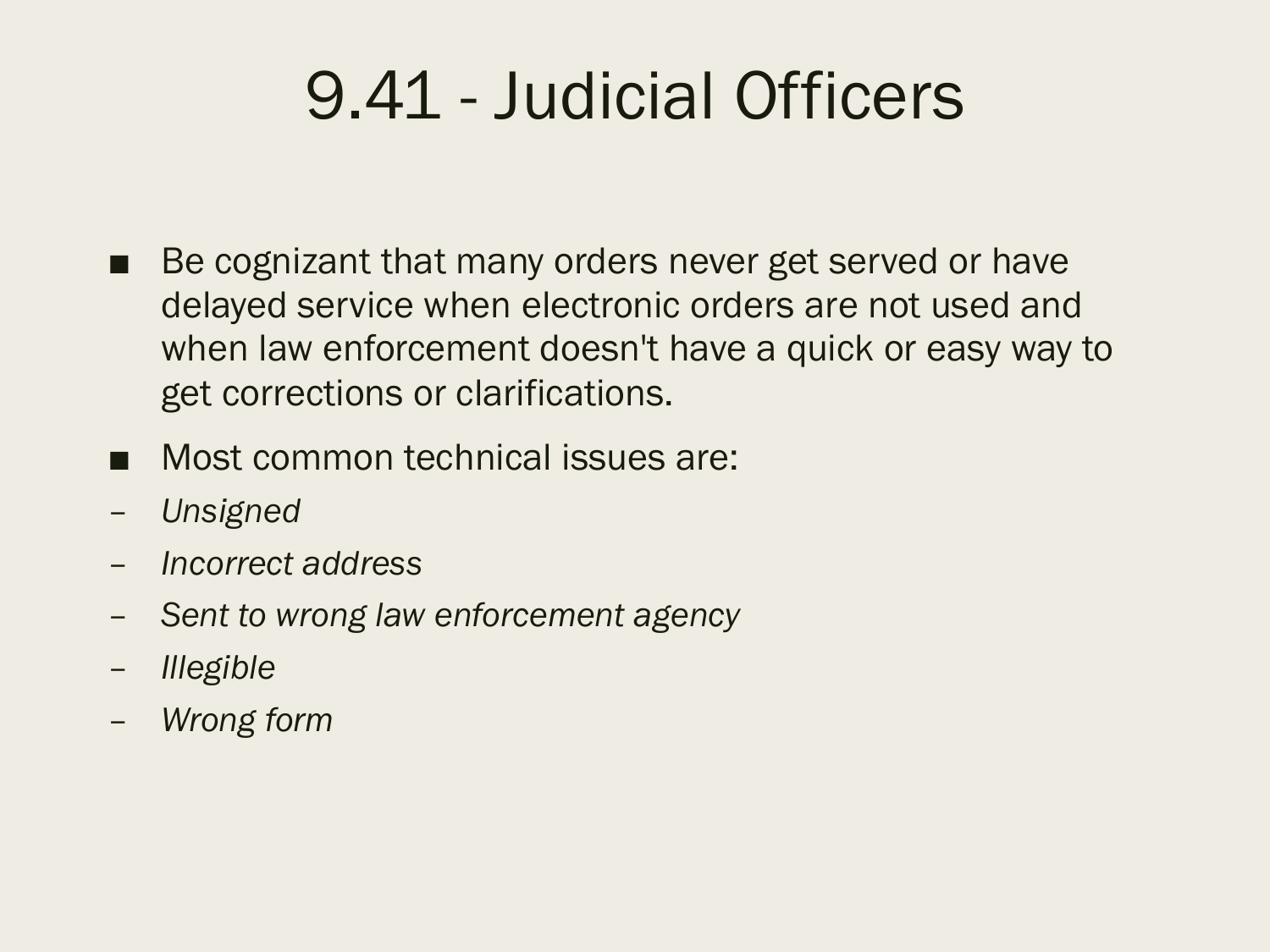- When an abuser petitions for return of firearms because a protection order expires or is dismissed at the request of the petitioner, or because a qualifying misdemeanor domestic violence conviction has been expunged, the court should take all reasonable steps to ensure it does not inadvertently issue an order instructing a police department to return a gun to an individual who is legally prohibited from possessing one.
- The court should perform a search to determine whether there is any other pending case or cause that would impose a state or federal firearm prohibition on the abuser. It is not enough to address only the pending case.
- The abuser may be subject to a protection order issued by another court in the same state, or in another state, protecting a different victim.
- Or the abuser may have previously been convicted of a misdemeanor crime of domestic violence (not expunged) that triggered a lifetime disqualification from possessing a firearm. The disqualifications flow with the individual abuser, not the case.
- Also, by providing notice to the survivor that the abuser has petitioned for a return of firearms, the court may be able to obtain supplementary information from the survivor that will assist in determining whether the abuser is still prohibited. And, notice to survivors will also enable them to take steps, if necessary, to plan for their own and their children's safety.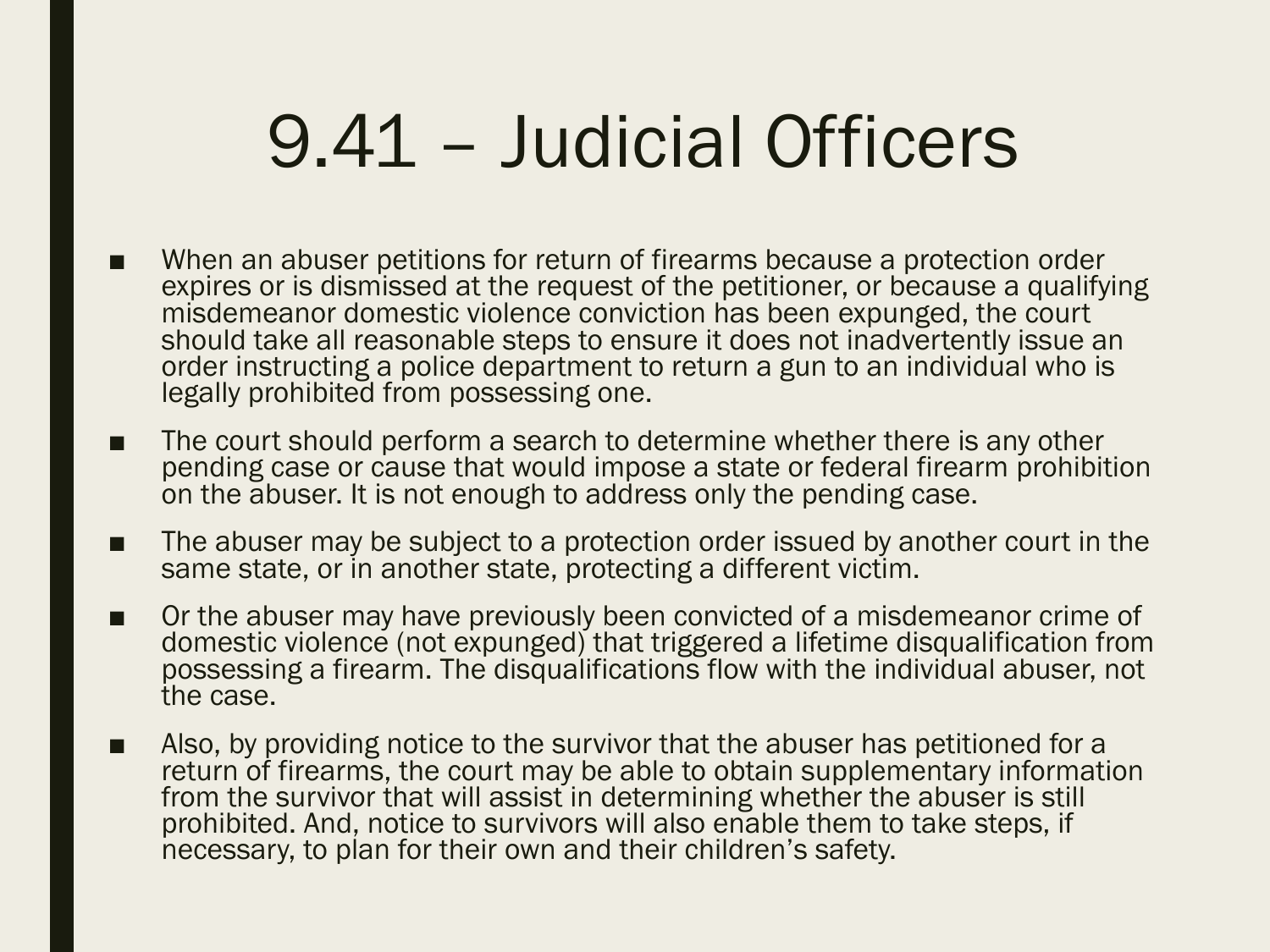- Make sure the court's case management system has proper coding to be able to track all Orders to Surrender Weapons across all judicial proceedings.
- Update court forms and bench cards to align with best practices.
- Ensure orders clearly direct removal of firearms at time of service of orders, and use "including but not limited to" language.
- Provide a streamlined way for law enforcement to get technical corrections made to orders.
- Review petition format and instructions to petitioners to ensure critical information regarding firearms is prioritized for judicial officers.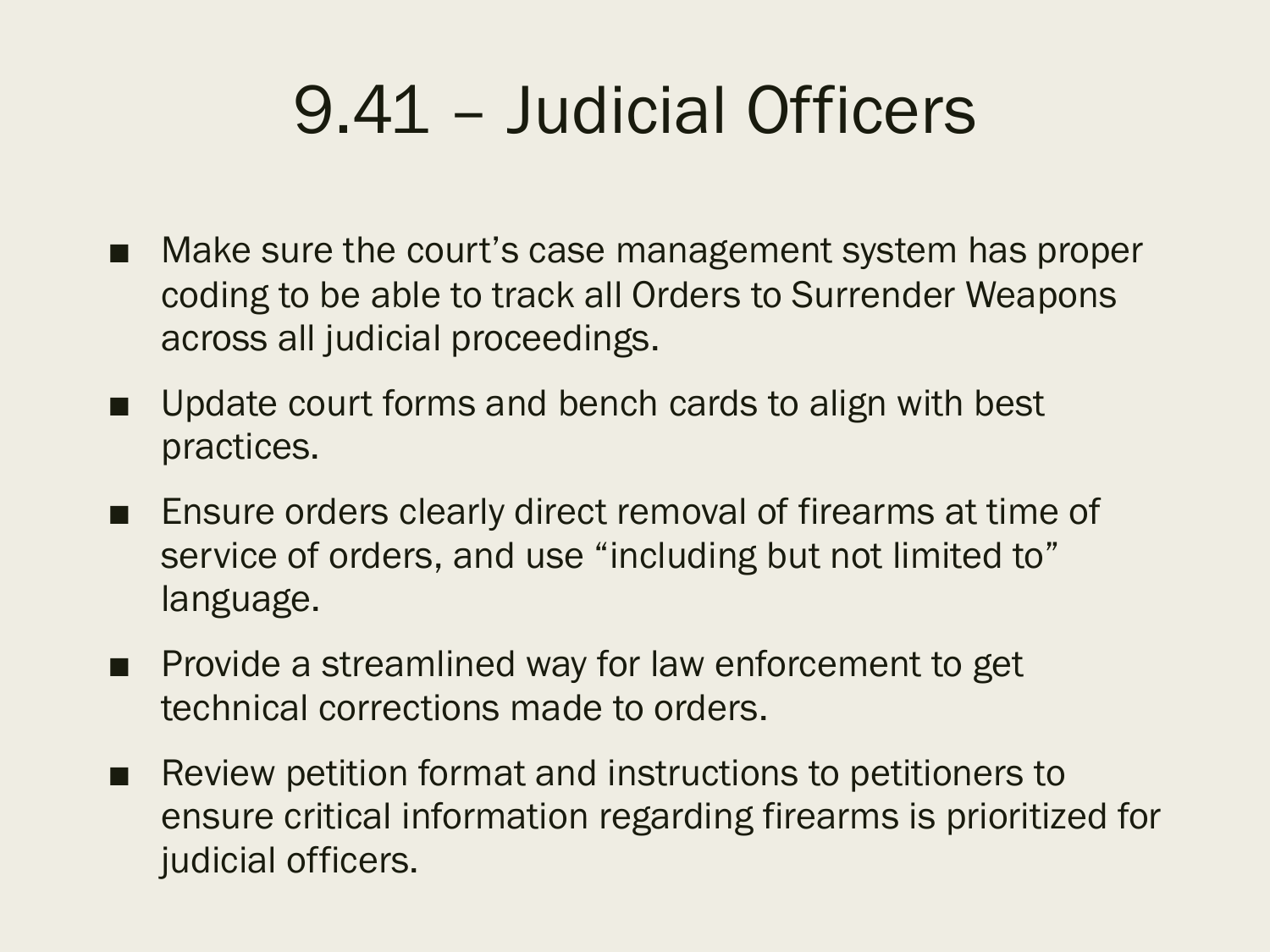- § Model Policy adopt a model policy for processing, service and enforcement of protection orders (including ERPOs) & firearm surrender orders.
- § Risk Assessment if law enforcement does not have capacity to serve and enforce all orders, prioritize by risk using evidencebased risk assessment tool.
- Establish mechanisms for immediate notification to the Court of non-compliance.
- **Create calendar for timely review hearings.**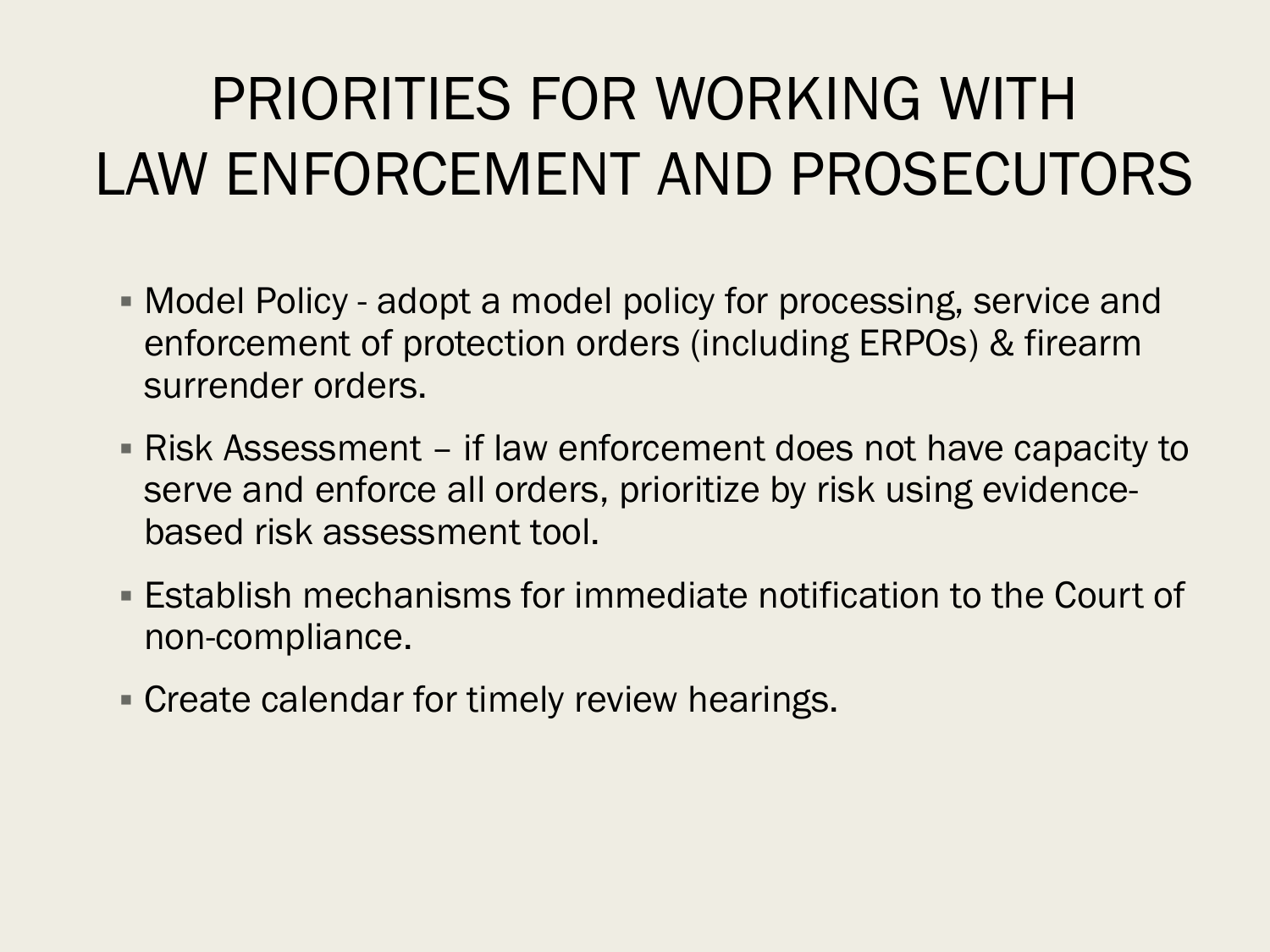- For those cases where there has been a 911 call, Washington state law does not require removal of firearms at the scene, as some states do. Instead it's left to the responding officer's discretion.
- Law enforcement agencies need to have protocols for dispatchers to ask about the presence of firearms, and for responding officers to always ask victims (outside the presence of the abusers) to provide information about firearms to which the abuser has access, and whether the victim would feel safer if the firearms were temporarily removed for safekeeping.
- Law enforcement also needs to include CPL and other information in filing requests and code incident reports to indicate presence of firearms of which Court should be aware.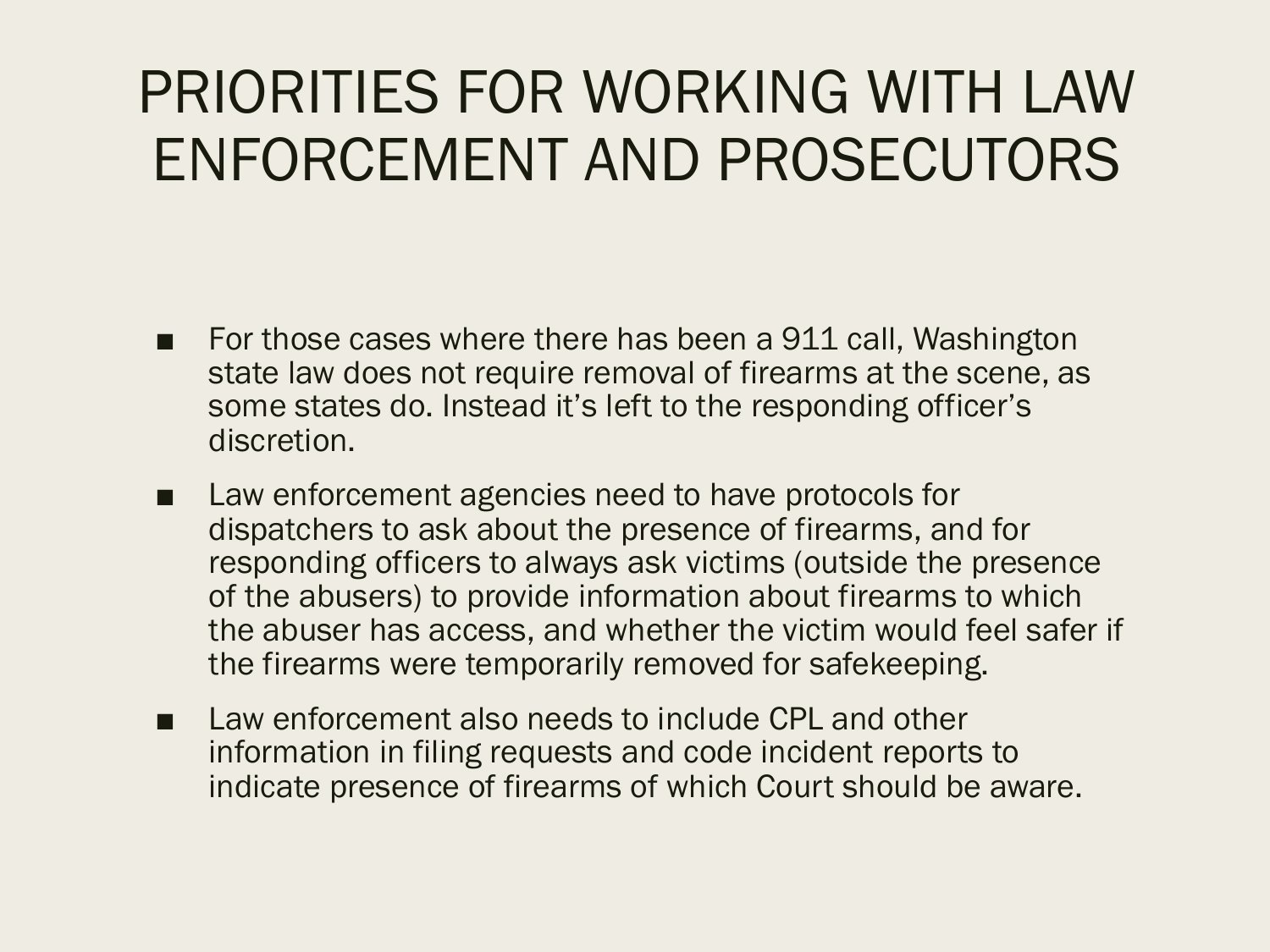- Lack of mandatory removal also means that firearms surrender needs to be addressed at first appearance calendars and bail hearings.
- Personal Recognizance and bail information provided to judicial officers should include firearms access.
- Reduction in charges should not result in elimination of the firearms prohibition.
- Surrender should be completed before pleas are accepted or release occurs.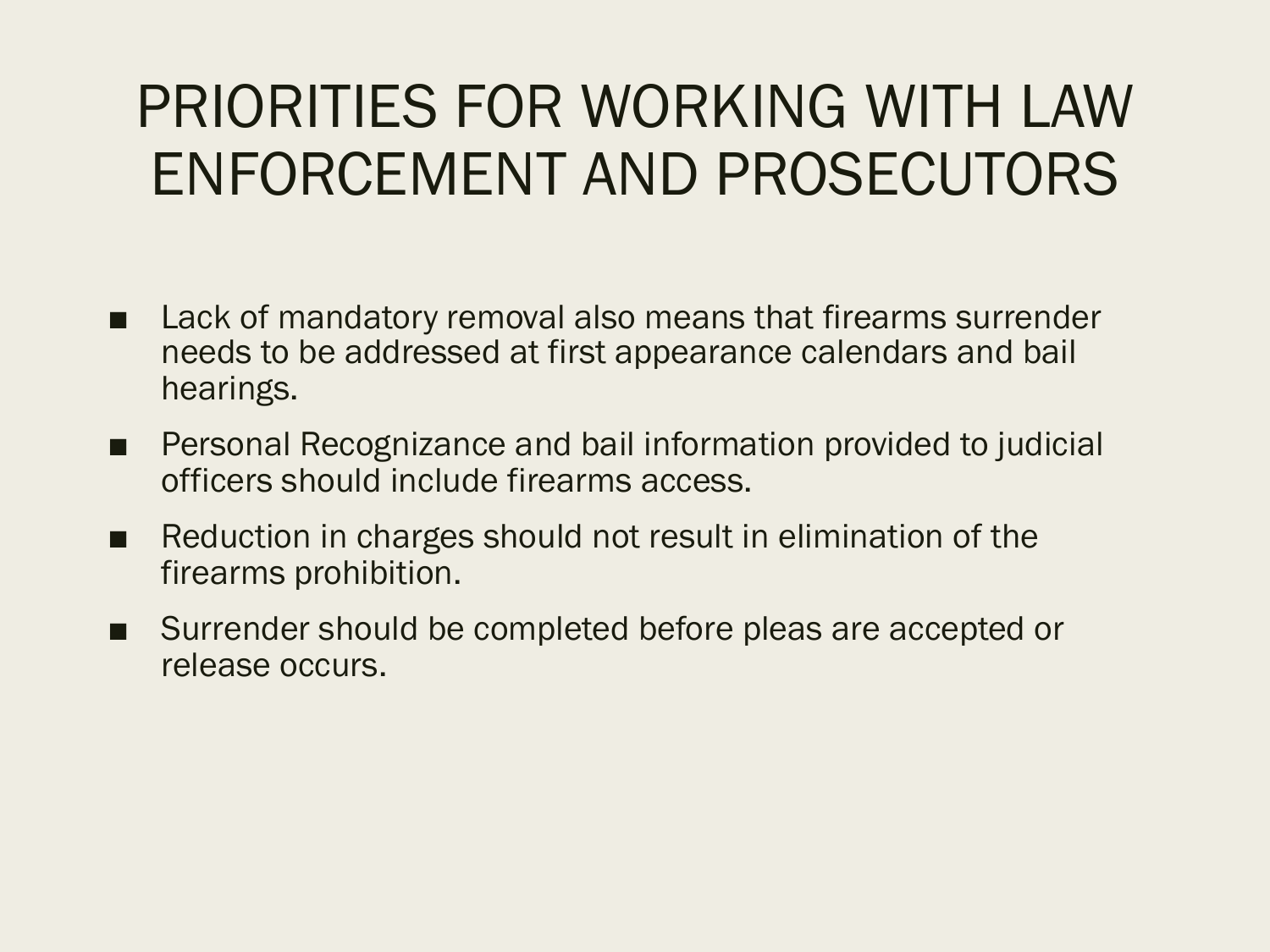- Laws require swift and certain enforcement to be effective.
- DV and gun violence are priorities that span jurisdictional, system and agency boundaries.
- Need to have point of responsibility, staff and structure so there is dedicated capacity and expertise to do the work the way it should be done.
- Create a regional unit or team that provides an inter-jurisdictional, inter-<br>agency and multi-disciplinary approach to firearm surrender, service and enforcement of protection orders.
- Effective enforcement also requires updated data systems and adoption of a risk-based approach to reduce risk of harm to survivors, families and law enforcement.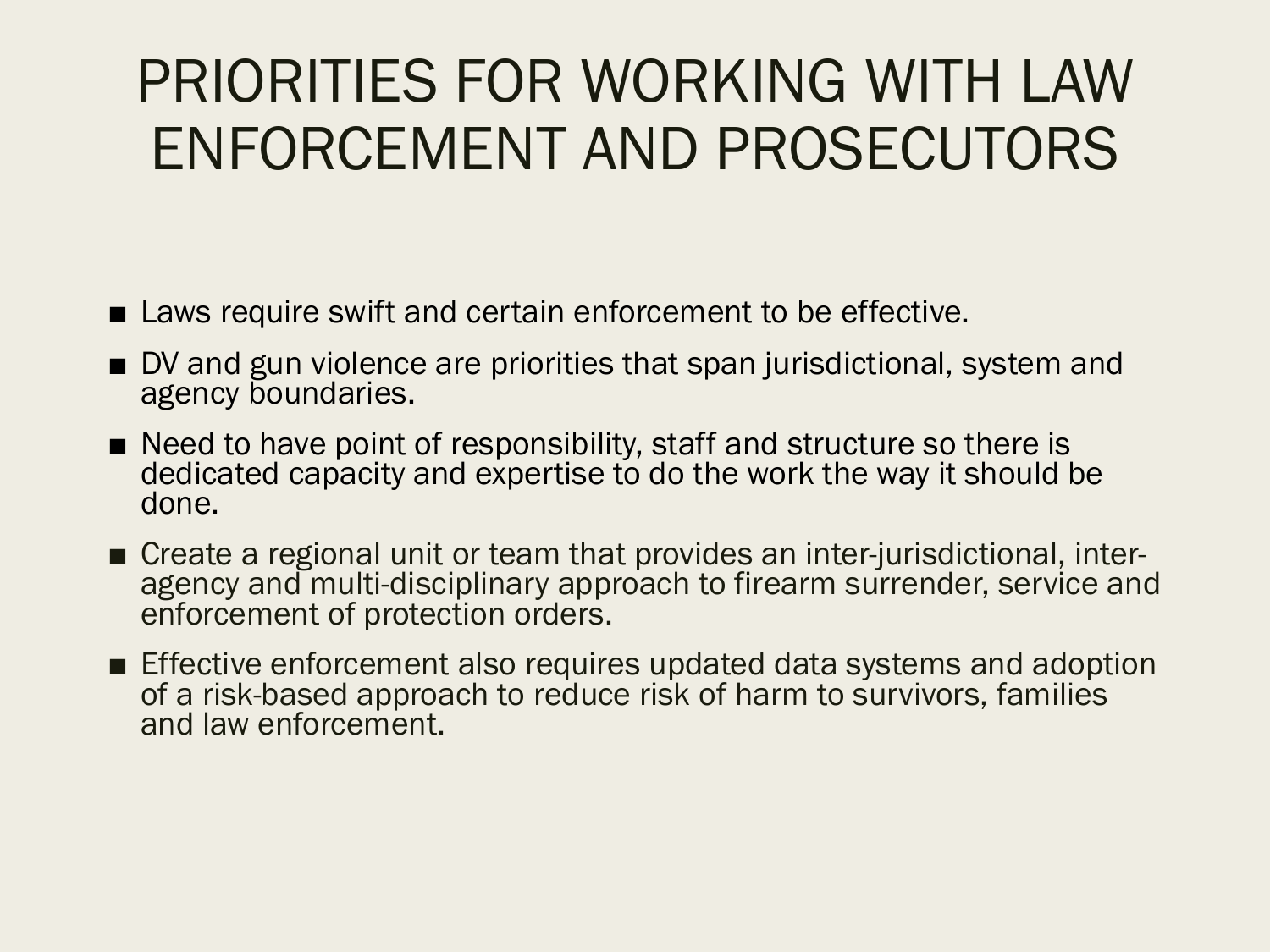- In King County we conducted a broad systems review in 2016-2017, making the above recommendations and establishing a dedicated, inter-jurisdictional unit. Also:
- Developed a Model Policy which was adopted by King County Chiefs' & Sheriffs' Assoc. in November, 2017.
- Goal is for all 39 law enforcement agencies in the county to align their policies with the Model Policy and to update Academy and In-Service trainings with Model Policy, and with scenarios involving new laws.
- Requesting that law enforcement agencies track and report out on orders they serve and enforce, as well as firearms obtained, in order to keep improving effectiveness of enforcement.